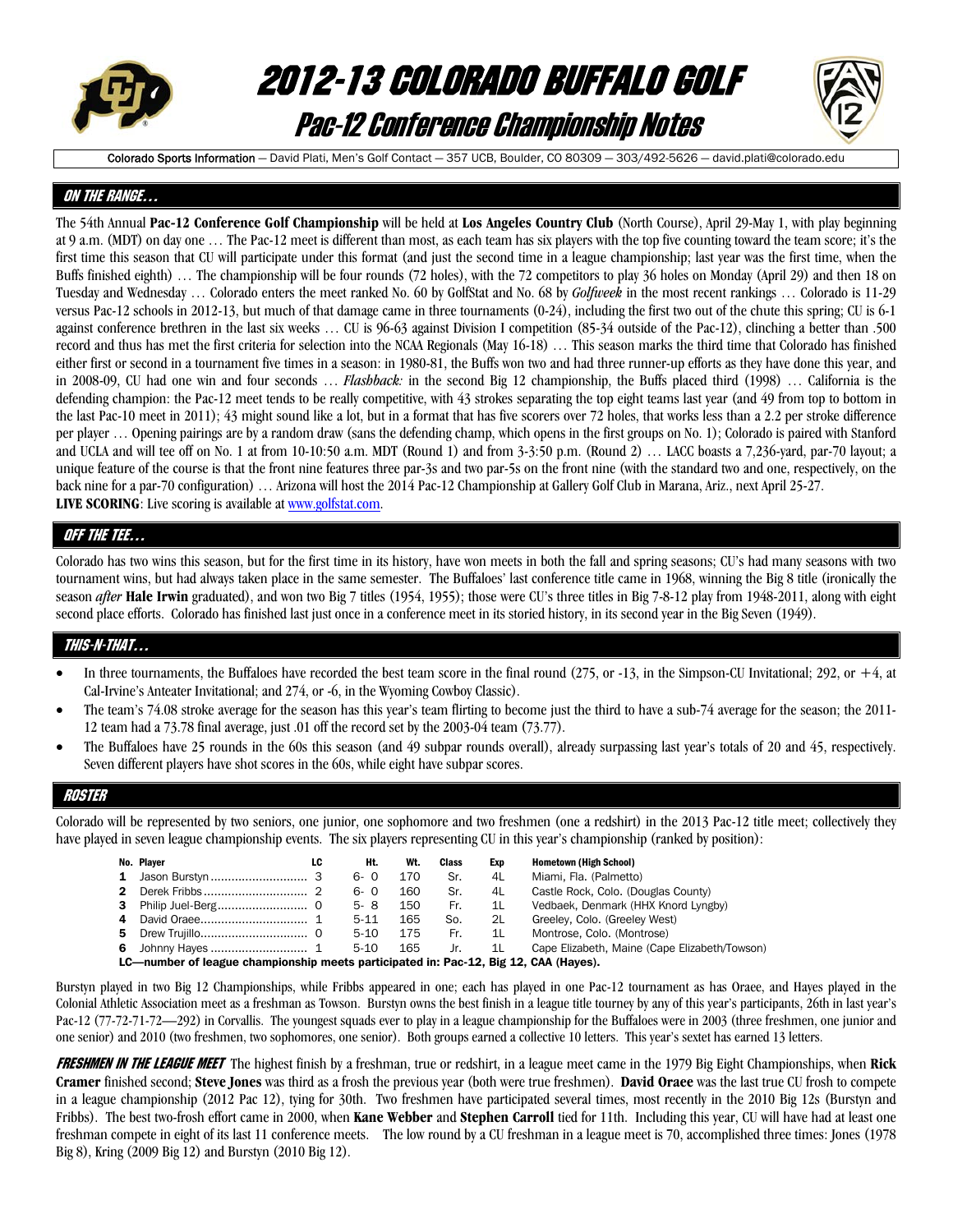## HEAD COACH ROY EDWARDS



Roy Edwards is now in his seventh season as head coach of the University of Colorado men's golf team, having been named to the position on July 14, 2006, following in the footsteps of the only two coaches the program had ever known over a span of six decades.

Edwards, 36, is just the third full-time men's golf coach in Buffalo history. He came to CU with an impressive pedigree, joining the Buffaloes from his alma mater, the University of Kansas, where he had served as the assistant for both the men's and women's programs for the previous four years (2002-06). He held the same position at Vanderbilt University for a year prior to returning to KU.

Edwards replaced the late Mark Simpson, who passed away from complications due to lung cancer in December 2005. Simpson had held the post since 1977, when he followed in the footsteps of his college head coach, Les Fowler. Fowler took over as player-coach in 1948 and remained on board until Simpson, his assistant, replaced him. Thus, Edwards is only the program's third full-time head coach since 1948.

 Edwards is faced with the most daunting task in CU golf history: with the Buffaloes now in the Pac-12 Conference as of July 1, 2011, the Buffaloes are a member of the most prestigious men's golf conference in the nation. As many as seven schools have regularly occupied the top 30 over the last several seasons. But he is up to the challenge and the program is positioned to join the nation's elite.

 It took less than three years for Edwards to put his stamp on the CU golf program, perhaps in no bigger way than completing the dream of his two predecessors. One of the few major golf programs in the nation without its own true home golf course and facilities, Edwards played an integral part in working with alum Steve Kerr in the latter's acquisition of Vista Ridge Golf Club in Erie in early 2009. The club was renamed Colorado National Golf Club and now serves as the official home for the university's men's and women's golf teams. In 2012, construction was completed on a state-of-the-art practice facility at the course that matches any in the nation.

 He also initiated the Colorado Partners program, a group that has quickly grown to 100 members who contribute financially to augment the school's golf budget, and established the Colorado Golf Day which is an annual celebration and fundraiser for CU golf.

 On the course, the team has enjoyed success and endured some struggles but has continually shown promise. In 2011-12, his sixth season, the Buffs stormed out of the gate to win its first two fall tournaments, their own Mark Simpson Invitational and Air Force's Miranda Invitational; the victories propelled CU to an early No. 10 national ranking. The team successfully navigated its way through its first season in the ultra-competitive Pac-12 Conference, finishing eighth in a league championship that featured eight teams ranked in the top 30. The Buffs just missed qualifying for the NCAA championships but Derek Fribbs was selected to play as an individual.

 The 2009-10 and 2010-11 teams, his fourth and fifth, respectively, had their moments but did not advance to the postseason, though Justin Bardgett qualified individually in 2010. The Buffs finished ninth and 10th in their last two appearances in the Big 12 Conference meet. The disappointments only created more resolve in the program and thus the turnaround in year six.

 His third Buffalo team (2008-09) sported one of the nation's dynamic duos in Patrick Grady and Derek Tolan, as each won two tournaments and combined for 14 top 10 finishes. But the team was also balanced as a whole, with 32 top 20 performances posted by seven different golfers, and recorded a 74.06 stroke average, second lowest in school history (topped only by 73.77 in 2003-04). The Buffs posted 11 top 10 finishes in major tournaments, the second-most in school history that included a record-tying seven in the top five, and highlighted by a 34-stroke win in the DU-Ron Moore and three runner-up finishes in the USF Olympic Club, Western Intercollegiate and its own CU-Stevinson Ranch Invitational.

 In earning a fourth straight trip to the NCAA's, in the Big 12 Championships, the Buffs posted their best conference finish in 28 years when they took second place; it tied for the largest improvement from one season to another in Big 12 history after finishing 10th in 2008 (CU moved from 11th to 3rd from 1997 to 1998 as did Missouri on one occasion). The Buffs were in the hunt for the title until the back nine of the fourth and final round, when Oklahoma State finally was able to get some distance and eventually won by 14 shots.

 His second team ('07-08), became just the third in school history to win two major tournaments in the same season, as CU won the Louisiana Classics and the Ohio State Kepler Intercollegiate. The Buffs finished 10th in the Big 12 meet, which moved to a 72-hole format for the first time, and was again invited to the NCAA's, placing 18th in the Central Regional. Junior Derek Tolan was one of two individuals to advance out of the regional into the finals, the first Buff to do so since 1993.

 Edwards' first CU team (2006-07) had moderate success, and finished 11th in the Big 12 Championships; while that was disappointing, his team did something that neither Fowler's or Simpson's did, qualify for the NCAA Championships (though in fairness, more teams are invited today than when they coached, but it still was an impressive accomplishment). The team placed 20th in the NCAA Central Regional.

 At Kansas, he was heavily involved in recruiting and the day-to-day functions for both the men's and women's teams, managed the Jayhawks' Birdie Club and was the main contact for both golf camps. A KU graduate, he returned to his alma mater in August 2002 as the assistant coach for both the men's and women's programs and further developed all the skills necessary to one day become a head coach. He started his coaching career as a volunteer/graduate assistant in 1998, working three years in that capacity before moving on to Vanderbilt for his first full-time assistant coaching position.

 He was the assistant for both the men's and women's teams at Vanderbilt from May 2001 until returning to his alma mater the following year. At Vandy, he headed the Commodore Golf Day and the Mason Rudolph Intercollegiate Golf Championships, and was involved in Commodore recruiting as well as the day-to-day practice and traveling schedules. He was a part of history as both teams experienced two of the best seasons in the programs' existence the 2001-02 academic year, and had a hand in coaching a pair of first-team All-Southeastern Conference players, including Brandt Snedeker, a first-team All-American, the 2007 PGA Tour Rookie of the Year and third place finisher in the 2008 Masters.

 A three-year member of the Jayhawk golf team, he lettered as a senior under legendary and long-time coach Ross Randall and earned his bachelor's of science degree in business administration from Kansas in 2000. Simultaneously while finishing his degree, he worked as a volunteer assistant coach for the men's team. His career playing highlights include being named the PGA Midwest Section Player of the Year in 1995 and the Heart of America Four-Ball champion in 1997. As a student, he was also heavily involved on KU's Student-Athlete Advisory Committee and held several leadership roles on campus.

 Born October 14, 1976 in Kansas City, Mo., but truly a native of Hutchinson, Kan., he was a four-year letterman in golf at Hutchinson (Kan.) High School and was an Eagle Scout. His hobbies include playing golf, cooking and traveling. Edwards is married to the former Shelly Bonfantine of Albuquerque, N.M., as they wed on July 7, 2007 (07-07-07); she is a former golfer at the University of New Mexico. They are the parents of two sons, Ashton Ross (4) and Luke Leo (1).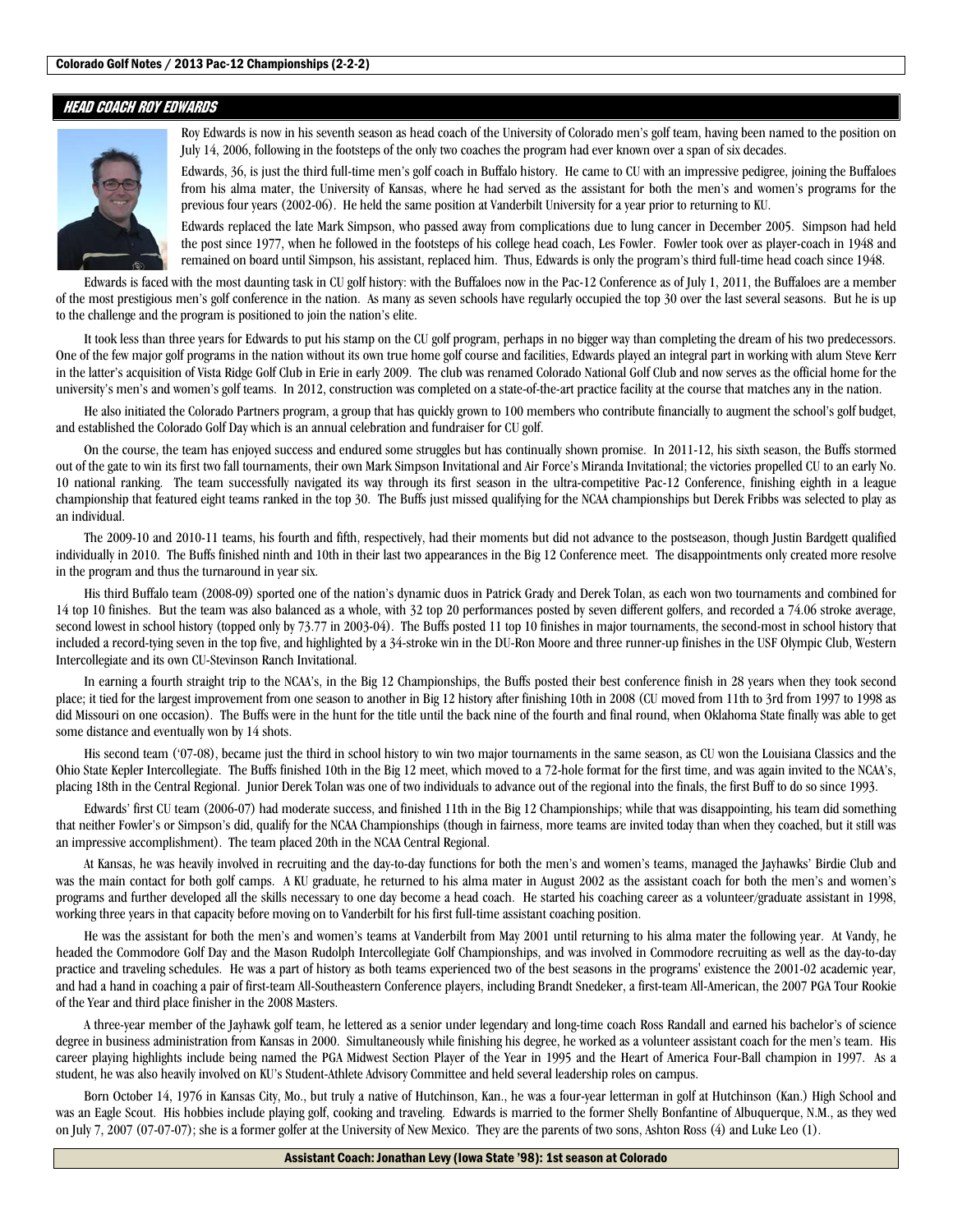## Player summary

**Jason Burstyn** got off to a great start with two wins and has led the team in stroke average from wire-to-wire; his 71.65 average for the fall was the fourth best in school history, with his season mark of 72.15 holding the spot for fifth-best all-time at present. **Philip Juel-Berg** has a 73.94 average, which right now is the third-best by a freshman in school annals, and combined with **Drew Trujillo** (Fr.-RS) owning a 75.64, it stands to be just the second time that the Buffs have had two freshmen average under 76 for a season. The season statistics for the CU six playing in Los Angeles *(extensive stats later in this information)*:

|                  |    |                   |           |     |     |                      |     |      |     | Spring---------------------------------- |                |              |              |    |         |           |              |        |
|------------------|----|-------------------|-----------|-----|-----|----------------------|-----|------|-----|------------------------------------------|----------------|--------------|--------------|----|---------|-----------|--------------|--------|
| <b>Plaver</b>    |    | <b>Rd Strokes</b> | Average   |     |     | <b>SCIRP-Average</b> | Lo  | Hi   | L54 | Rd                                       | <b>Strokes</b> | Average      | <b>SCIRP</b> | Rd | Strokes | Average   | <b>SCIRP</b> | Best   |
| IASON BURSTYN    | 34 | 2453              | $72.15 +$ |     | 23  | $+0.68$              | 67  | 80   | 207 | 17                                       | 1235           | 72.65        | $+24$        | 17 | 1218    | 71.65 - 1 |              | 1st    |
| DEREK FRIBBS     | 34 | 2486              | $73.11 +$ |     | 56. | +1.65                | 67  | 80   | 207 | 17                                       | 1251           | 73.59        | $+40$        | 17 | 1235    | 72.64     | + 16         | 3rd    |
| DAVID ORAEE      | 34 | 2510              | 73.82     | $+$ | 80. | $+2.35$              | 67  | 83   | 210 | 17                                       | 1273           | 74.88        | $+62$        | 17 | 1237    | 72.76     | + 18         | 3rd    |
| PHILIP IUEL-BERG |    | 34 2514           | 73.94 +   |     | 84  | $+2.47$              | 68  | 80   | 216 | 17                                       | 1264           | 74.35        | + 53         | 17 | 1250    | 73.53     | $+31$        | 2nd    |
|                  |    | 827               | $75.18 +$ |     | 39  | +3.55                | 67  | -85  | 211 | .5.                                      | 386            | 77.20        | $+30$        | 6  | 441     | 73.50     | $+ 9$        | 9th    |
| DREW TRUILLO     | 22 | 1664              | 75.64 +   |     | 92  | +4.18                | -69 | - 86 | 217 | 17                                       | 1281           | $75.35 + 67$ |              | .5 | 383.    | 76.70     | + 25         | t-11th |
|                  |    |                   |           |     |     |                      |     |      |     |                                          |                |              |              |    |         |           |              |        |

(SCIRP—Stroke Count In Relation To Par)

Wins (2)— Burstyn 2. Top 5 Finishes (6)— Burstyn 3, Fribbs 3. Top 10 Finishes (17)— Burstyn 5, Fribbs 4, Oraee 4, Juel-Berg 3, Hayes. Top 20 Finishes (21)— Burstyn 5, Fribbs 5, Juel-Berg 4, Oraee 4, Trujillo 2, Hayes 1. Rounds In The 60s (24)— Burstyn 8, Oraee 7, Fribbs 3, Juel-Berg 3, Hayes 2, Trujillo 1. Subpar Rounds (44)— Burstyn 15, Oraee 9, Fribbs 8, Juel-Berg 7, Hayes 3, Trujillo 2. Even-Par Rounds (16)— Juel-Berg 9, Burstyn 3, Fribbs 3, Trujillo 2, Oraee 1. Rounds Counting Toward Team Scoring (117/139, 84.2%)— Fribbs .938 (30/32), Burstyn .907 (29/32), Oraee .813 (26/32), Juel-Berg .813 (26/32), Trujillo .667 (6/9), Hayes .500 (1/2). *Does not include 28 individual rounds (Trujillo 13, Hayes 9, Burstyn 2, Fribbs 2, Juel-Berg 2, Oraee 2).* 

Colorado's fifth man scoring average this year is 78.2; this will be the first 6-for-5 tournament the Buffs have in 2012-13. The lowest score by Colorado's fifth man in a tournament this year was a 73 (by **Beau Schoolcraft** in CU's Mark Simpson Invitational), with 74 scored on four other occasions.

## PAIRINGS & TEE TIMES

The pairings were based on a random draw, after slotting the defending champion (California) into the first groups off No. 1 *(all times mountain)*:

### Monday, April 29 (36 holes)

|  |  | No. 1 9:00 a.m. California, Arizona, Washington                                                                   |                                     |  | <b>No. 10</b> 9:00 a.m. Oregon, Utah, Washington State      |
|--|--|-------------------------------------------------------------------------------------------------------------------|-------------------------------------|--|-------------------------------------------------------------|
|  |  | 10:00 a.m. Colorado, Stanford, UCLA                                                                               |                                     |  | 10:00 a.m. Arizona State, Oregon State, Southern California |
|  |  | <b>Tuesday, April 30 (18 holes;</b> based on second round standings and placed in standard horseshoe arrangement) |                                     |  |                                                             |
|  |  | 10:00 a.m. <b>No. 1</b> No. 4, No. 5, No. 6                                                                       | <b>No. 10</b> No. 7, No. 8, No. 9   |  |                                                             |
|  |  | 11:00 a.m. No. 10 No. 1, No. 2, No. 3                                                                             | No. 1 No. 10, No. 11, No. 12        |  |                                                             |
|  |  | Wednesday, May 1 (18 holes; based on third round standings and placed in standard horseshoe arrangement)          |                                     |  |                                                             |
|  |  | 9:00 a.m. <b>No. 1</b> No. 4, No. 5, No. 6                                                                        | <b>No. 10</b> No. 7, No. 8, No. 9   |  |                                                             |
|  |  | 10:00 a.m. <b>No. 10</b> No. 1, No. 2, No. 3                                                                      | <b>No. 1</b> No. 10, No. 11, No. 12 |  |                                                             |

### QUOTING COACH ROY EDWARDS

Comments from Colorado head coach Roy Edwards:

### General

"The team is very excited about getting to Los Angeles for the Pac-12 Championship. We have settled into the league over the past few years. The Los Angeles Country Club is one of the premier golf courses in the world and puts our Championship on a deserving and phenomenal stage. For us to be successful we need to stay in the moment, be confident, and worry about only what we have control over. It is a long tournament, we need to stay focused at all times to make the correct decisions, and enjoy playing and competing. The guys are for sure ready to go."

### On CU's Season To Date

"Overall we have been pleased. When we have played well, we have played really, really well – beat some of the best teams in the country. Lately I feel we have become a lot more consistent. I really feel like the team has developed, grown, and improved throughout the season, which is obviously something we have been excited to see.

### On CU's Second Pac-12 Championship Appearance And What The Team Learned From 2012

"We are definitely comfortable in the league from all aspects. This is the 'Conference of Champions' for a reason and men's golf is arguably the strongest sport in the league. We have shown over the past few years we can be competitive in the league. Competitors want to play against the best and we are fortunate to be able to do that throughout the season as a member of the Pac-12."

### What Would Be A Good Tournament For CU

"We don't really have many result-oriented expectations. We play our best when we make great decisions, are confident, and mitigate mistakes. If we do those three things at high levels we will have a good tournament. That is fully within our control and if we only concentrate on those things within our control we will have a good tournament."

### On CU's First 6-For 5 Tournament

"The Pac-12 tournament has been a 6-count 5 event since its origin so it has been in our mind for some time. I have a high level of confidence in the guys we have here and I expect us to perform at a high level. Depth is something we focus on throughout the year by playing lots of individuals in tournaments and we are fortunate to have had some guys develop."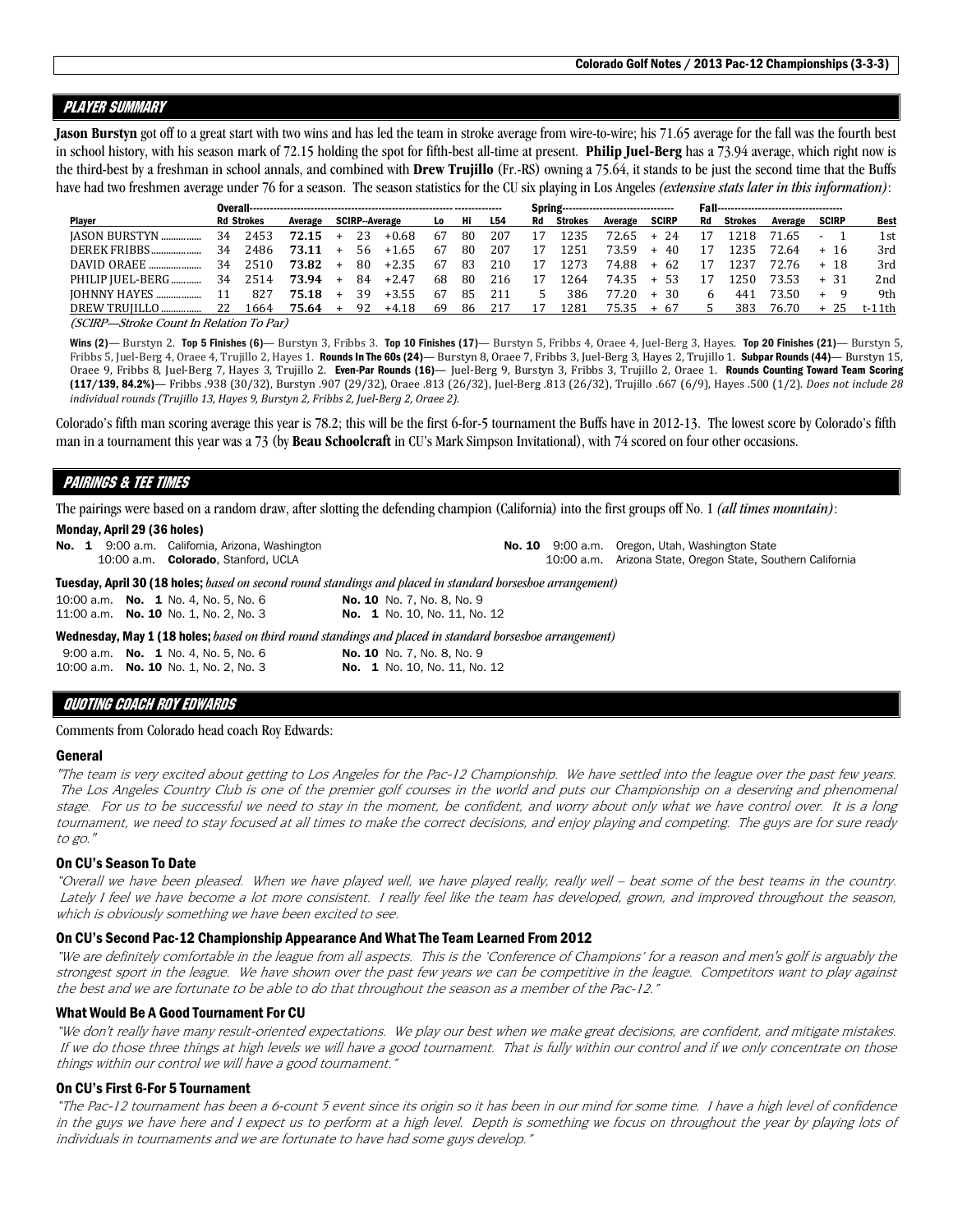## The schedule & SEASON AT-A-GLANCE

Colorado has played in 11 tournaments this year; four of which are currently ranked between the 10th and the 27th toughest out of 240 meets to date according to *Golfweek*. The toughest was the 10th-ranked Amer Ari Invitational to open the spring season, followed by the Pac-12 Preview last October (11th) and the Prestige at PGA West (12th), so the Pac-12 Championships figures to place in the top 10 with five top 12 teams competing. All meets were the usual format where four scorers out of five players counted toward the team score. Colorado is 96-63 this year against Division I competition, so the Buffs have met the initial criteria for qualifying for the NCAA Championships; now it comes down to how CU fares in the Pac-12, strength of schedule and if there are lot of unexpected conference champions that earn automatic bids into the 81-team field.

## CU's INDIVIDUAL BESTS / CONFERENCE CHAMPIONSHIPS (SINGLE ROUND)

Here's a list of the best individual rounds by Buffalo golfers in school history in conference championship action (\*—eventual medalist):

|    |               | Score Rd Player    | <b>Class</b> | Year/Conference/Site                                                                                                                                         |    |     | Score Rd Plaver                         | <b>Class</b> | Year/Conference/Site              |
|----|---------------|--------------------|--------------|--------------------------------------------------------------------------------------------------------------------------------------------------------------|----|-----|-----------------------------------------|--------------|-----------------------------------|
|    | 66 3rd        | Matt Call          | So.          | 1999 Big 12, Hutchinson, Kan.                                                                                                                                | 68 | 3rd | Jim Gradv                               | Sr.          | 2008 Big 12, Trinity, Texas       |
|    | <b>67</b> 1st | Bill Musselman     | Jr.          | 1968 Big 8, Boulder, Colo.                                                                                                                                   | 68 | 2nd | Derek Tolan                             |              | Sr. 2009 Big 12, Hutchinson, Kan. |
|    | 68 3rd        | *Hale Irwin        | Jr.          | 1966 Big 8, Columbia, Mo.                                                                                                                                    | 68 | 3rd | Luke Svmons                             |              | Sr. 2011 Big 12, Hutchinson, Kan. |
| 68 | 1st           | Mike Mulhern       | Fr.          | 1972 Big 8, Boulder, Colo.                                                                                                                                   | 69 |     | on 14 occasions, including Pac-12 best: |              |                                   |
|    |               | 68 2nd *Terry Kahl | Sr.          | 1981 Big 8, Lawrence, Kan.                                                                                                                                   |    | 4th | Kevin Krina                             |              | Sr. 2012 Pac-12, Corvallis, Ore.  |
|    |               |                    |              | TEAM: Colorado's best single round team score in a conference meet came in the second round of the 1981 Big 8 Championships, a 9-under 279 in Lawrence, Kan. |    |     |                                         |              |                                   |

### CU's INDIVIDUAL BESTS / 72 HOLES

Here's a list of the best individual rounds by Buffalo golfers in tournaments that had formats with 72 holes:

| <b>Score</b> | <b>Player</b>                                            | <b>Class</b> | <b>Rounds</b> |       | <b>To Par, Finish</b> | Tournament/Site                                        |
|--------------|----------------------------------------------------------|--------------|---------------|-------|-----------------------|--------------------------------------------------------|
| 284          | John Lindberg                                            | So.          | 69-70-73-72   | -4    | 2nd                   | 1987 New Mexico Tucker Invitational, Albuguergue, N.M. |
| 286          | Hale Irwin                                               | Sr.          | 70-72-65-79   | $-2$  | 1st                   | 1967 NCAA Championships, Shawnee on Delaware, Pa.      |
| 286          | <b>Bill Musselman</b>                                    | Jr.          | 74-76-68-68   | $-2$  | t-8th                 | 1968 NCAA Championships. Las Cruces, N.M.              |
| 286          | Ben Portie                                               | Sr.          | 66-72-75-73   | $-2$  | $t-33rd$              | 2002 NCAA Championship Finals, Columbus, Ohio          |
| 287          | Patrick Grady                                            | Sr.          | 71-71-70-75   | $+7$  | 6th                   | 2009 Big 12 Championships, Hutchinson, Kan.            |
| 288          | <b>Rick Cramer</b>                                       | Jr.          | 70-74-73-71   | F.    | t-2nd                 | 1981 Houston All-American, Houston, Texas              |
| 288          | Derek Tolan                                              | Sr.          | 71-68-74-75   | $+8$  | 7th                   | 2009 Big 12 Championships, Hutchinson, Kan.            |
|              | <b>Other Top 72-Hole Performances In Conference Play</b> |              |               |       |                       |                                                        |
| 292          | Jason Burstyn                                            | Jr.          | 77-72-71-72   | +4    | 26th                  | 2012 Pac-12 Championships, Corvallis, Ore.             |
| 293          | Sebastian Heisele                                        | So.          | 73-73-73-74   | $+5$  | t-19th                | 2010 Big 12 Championships, Trinity, Texas              |
| 293          | David Oraee                                              | Fr.          | 74-70-76-73   | $+5$  | t-27th                | 2012 Pac-12 Championships, Corvallis, Ore.             |
| 296          | Kevin Krina                                              | Fr.          | 78-71-77-70   | $+16$ | t-12th                | 2009 Big 12 Championships, Hutchinson, Kan.            |
| 297          | Jason Burstyn                                            | Fr.-RS       | 73-70-79-75   | $+9$  | t-30th                | 2010 Big 12 Championships, Trinity, Texas              |
| 297          | Derek Fribbs                                             | Jr.          | 73-75-73-76   | $+9$  | t-30th                | 2012 Pac-12 Championships, Corvallis, Ore.             |

TEAM: Colorado's best single round team score in a tournament where five players counted toward the team score came in the second round of the 1992 Fresno State Lexus Classic, a **9-under 351,** followed by the 1981 BYU Cougar Classic, where CU had a **352 (-8)** in the third round and a **353 (-7)** in the first round.

## THE PAC-12 CHAMPIONSHIPS

In 15 Big 12 championship meets, Colorado finished in the first division (top 6) seven times. Here's the early Pac-12 grid for the same:

|                        |                |    |    |    |  | <b>*First Division Finishes</b> |          |          |          |          |          |       |
|------------------------|----------------|----|----|----|--|---------------------------------|----------|----------|----------|----------|----------|-------|
| School                 | 2012           | 13 | 14 | 15 |  |                                 |          |          |          |          | 6        | (Tot) |
| 1. California          |                |    |    |    |  |                                 |          |          | $\Omega$ | $\Omega$ | O        | (1)   |
|                        | $\overline{2}$ |    |    |    |  |                                 |          | $\Omega$ | $\Omega$ | $\Omega$ | $\Omega$ | (1)   |
| 1. Southern California |                |    |    |    |  |                                 | O        |          | $\Omega$ |          | O        | (1,   |
|                        |                |    |    |    |  |                                 | $\Omega$ | $\Omega$ |          | $\Omega$ | $\Omega$ | (1)   |
| 1. Oregon State        | 5              |    |    |    |  |                                 | 0        | $\Omega$ | $\Omega$ |          | 0        | (1)   |
|                        | 6              |    |    |    |  |                                 | $\Omega$ | $\Omega$ | $\Omega$ | $\Omega$ |          | (1)   |
| 7. Washington          |                |    |    |    |  |                                 | O        |          | $\Omega$ | O        | 0        | (0)   |
| 7. COLORADO            | 8              |    |    |    |  |                                 | $\Omega$ | $\Omega$ | $\Omega$ | $\Omega$ | $\Omega$ | (0)   |
| 7. Washington State    | 9              |    |    |    |  | 0                               | $\Omega$ | $\Omega$ | $\Omega$ | $\Omega$ | 0        | (0)   |
|                        | 10             |    |    |    |  |                                 | $\Omega$ | $\Omega$ | $\Omega$ | $\Omega$ | $\Omega$ | (0)   |
| 7. Arizona State       | 11             |    |    |    |  |                                 |          |          |          |          | 0        | (0)   |
| 7. Utah                | 12             |    |    |    |  | O                               | ∩        | $\Omega$ | $\Omega$ |          | 0        | (0)   |

### PAC-12 SCHOOL RECORDS — LOW ROUND

| Arizona          | 62 | 62 (-9), Chris Nallen, 2002 Jerry Pate National Intercollegiate<br>(-9), Brian Prouty, 2007 PING-Arizona Intercollegiate | Stanford    |    | 61 (-11), Tiger Woods, 1996 Pac-10 Championships<br>61 (-10), Cameron Wilson, 2012 Gifford Collegiate |
|------------------|----|--------------------------------------------------------------------------------------------------------------------------|-------------|----|-------------------------------------------------------------------------------------------------------|
|                  |    | 62 (-8), Robert Gamez, 1989 NCAA Championships                                                                           | <b>UCLA</b> |    | 62 (-8), Roy Moon, 2003 TaylorMade Classic                                                            |
|                  |    | Arizona State  60 (-10), Paul Casey, 1999 Pac-10 Championship                                                            |             | 63 | (-9), John Merrick, 2003 Pac-10 Championship                                                          |
|                  |    | 62 (-10), Jeff Quinney, 1999 ASU Thunderbird/Savane Invitational                                                         | USC         |    | 62 (-8), Rory Hie, 2008 U.S. Intercollegiate & 2008 UH-Hilo Invit.                                    |
|                  |    | <b>California</b> 61 (-11), Peter Tomasulo, 2004 ASU Thunderbird Invitational                                            |             |    | <b>Utah </b> 65 (-7), Nic Larson, 2008 Wyoming Cowboy Classic                                         |
|                  |    | <b>Colorado</b> 63 (-8), Edward McGlasson, 2005 PING-Arizona Intercollegiate                                             |             |    | Washington 60 (-12), Brock Mackenzie, 2003 Oregon Duck Invitational                                   |
|                  |    | 64 (-8), on two occasions (McGlasson, Kevin Kring)                                                                       |             |    | 60 (-11), Zach Bixler, 2007 Alister Mackenzie Invitational                                            |
|                  |    | Oregon  62 (-10), Derek Sipe, 2007 UH-Hilo Intercollegiate                                                               |             |    | Washington State. 64 (-8), Kevin Chen, 2004 Sam Houston Classic                                       |
|                  |    | 62 (-10), Daniel Miernicki, 2011 Amer Ari Invitational                                                                   |             |    |                                                                                                       |
| Oregon State  63 |    | (-9), Alex Moore, 2011 Oregon Duck Invitational                                                                          |             |    |                                                                                                       |

CU's last conference championship came in 1968 (Big 8); **Bob Kalinowski** was the last Buff to claim league medalist honors (1993 & 1994 Big 8 meets).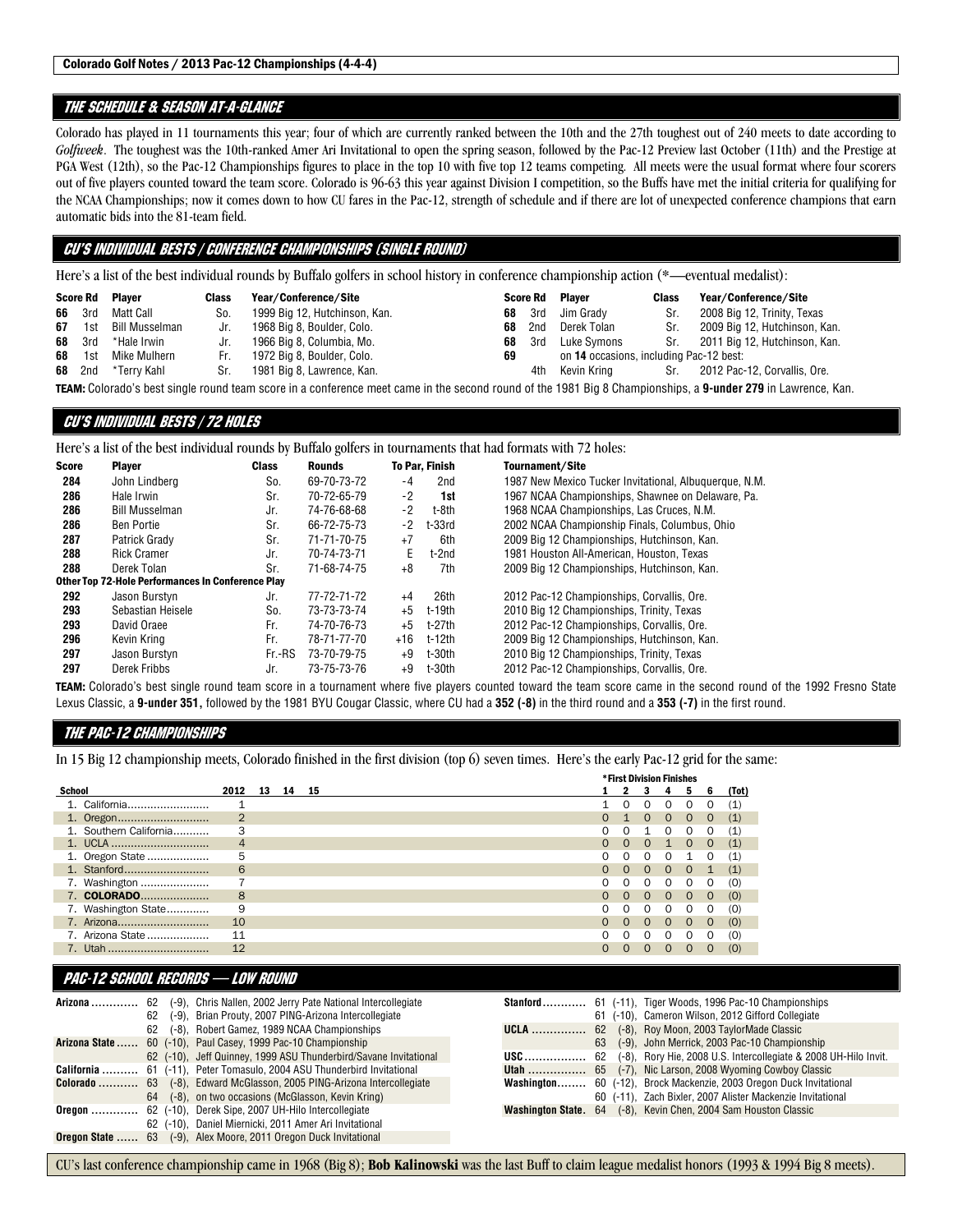## ALL-TIME CU CONFERENCE CHAMPIONSHIP RESULTS

|                    | <b>Mountain States Championship</b>         |                                    |                                 |                              |                          |                              |                            |
|--------------------|---------------------------------------------|------------------------------------|---------------------------------|------------------------------|--------------------------|------------------------------|----------------------------|
| Season             | Finish                                      | <b>Score</b>                       | <b>CU Leader</b>                |                              |                          | <b>Head Coach</b>            |                            |
| 1939-40            | 1st / 7                                     | 402-433-835                        | H. Saunders                     | 77-84-161                    | (2nd)                    | Mark Schriebner              |                            |
|                    |                                             |                                    |                                 |                              |                          |                              |                            |
|                    | <b>Big 7 Championships</b>                  |                                    |                                 |                              |                          |                              |                            |
| <b>Season</b>      | Finish                                      | <b>Score</b>                       | <b>CU Leader</b>                |                              |                          | <b>Head Coach</b>            |                            |
| 1947-48            | 3rd / 7                                     | 603                                | Les Fowler                      | 147                          | $(t-4th)$                | Les Fowler                   |                            |
| 1948-49            | 7th/7                                       | $315/-643$                         | Bill Detweiler                  | 75-79-154                    | $(t-5th)$                | Les Fowler                   |                            |
| 1949-50            | 5th/7                                       | $315 - 629$                        | Bill Forbes                     | 77-76-153                    | (13th)                   | Les Fowler                   |                            |
| 1950-51            | 5th/7                                       | 320/642/-966                       | Merle Backlund                  | 79-77-79—235                 | (9th)                    | Les Fowler                   |                            |
| 1951-52            | 6th $/7$                                    | 324/651/-997                       | Dick Billehus                   | 79-75-87—241                 | (11th)                   | Les Fowler                   |                            |
| 1952-53            | 2nd / 7                                     | 315/640/-949                       | Merle Backlund                  | 78-75-74-227                 | (3rd)                    | Les Fowler                   |                            |
| 1953-54            | 1st / 7                                     | 293/585/-890                       | Keith Alexander                 | 72-69-75-216                 | (1st)                    | Les Fowler                   |                            |
| 1954-55            | $t-1st/7$                                   | 303/609/-916                       | Dick Kintzele                   | 75-75-74-224                 | $(t-3rd)$                | Les Fowler                   |                            |
| 1955-56            | 4th/7                                       | 322/633/-934                       | Keith Alexander                 | 80-74-70-224                 | $(t-8th)$                | Les Fowler                   |                            |
| 1956-57            | 4th/7                                       | 329/650/-970                       | Dale Douglass<br>Frank Bocovich | 77-77-70-224<br>78-75-78-231 | $(t-8th)$<br>$(t-3rd)$   | Les Fowler<br>Les Fowler     |                            |
|                    |                                             |                                    |                                 |                              |                          |                              |                            |
| <b>Season</b>      | <b>Big 8 Championships</b><br><u>Finish</u> | Score                              | <b>CU Leader</b>                |                              |                          | <b>Head Coach</b>            |                            |
| 1957-58            | 3rd / 8                                     | 315/626/-924                       | Dale Douglass                   | 73-77-75-225                 | (7th)                    | Les Fowler                   |                            |
| 1958-59            | 5th/8                                       | 306/625/-947                       | Dale Douglass                   | 74-77-74-225                 | (5th)                    | Les Fowler                   |                            |
| 1959-60            | 4th/8                                       | 312/619/-944                       | Joe Hendricks                   | 79-75-78-232                 | $(t-12th)$               | Les Fowler                   |                            |
| 1960-61            | 2nd / 8                                     | 290/588/-892                       | Gary Polumbus                   | 70-74-74—228                 | (t-7th)                  | Les Fowler                   |                            |
| 1961-62            | 6th/8                                       | 305/608/-902                       | Bill Stapp                      | 75-76-72-223                 | $(t - 16th)$             | Les Fowler                   |                            |
| 1962-63            | 3rd / 8                                     | 292-295-290-877                    | Ray Pierson                     | 75-70-74-219                 | $(t-10th)$               | Les Fowler                   |                            |
| 1963-64            | 3rd / 8                                     | 292-298-300-890                    | John Hamer                      | 73-71-71-215                 | $(t-5th)$                | Les Fowler                   |                            |
| 1964-65            | 5th/8                                       | 322-316-312-950                    | Hale Irwin                      | 81-76-76-233                 | (9th)                    | Les Fowler                   |                            |
| 1965-66            | 2nd / 8                                     | 291-285-288-864                    | Hale Irwin                      | 71-69-68-208                 | (1st)                    | Les Fowler                   |                            |
| 1966-67            | 3rd / 8                                     | 313-306-619                        | Hale Irwin                      | 71-75-146                    | $(t-1st)$                | Les Fowler                   |                            |
| 1967-68            | 1st/8                                       | 280-289-288-857                    | Bill Musselman                  | 67-71-74-212                 | (2nd)                    | Les Fowler                   |                            |
| 1968-69            | 5th/8                                       | 291-289-320-900                    | Jim English                     | 70-69-79-218                 | (7th)                    | Les Fowler                   |                            |
| 1969-70            | 6th/8                                       | 315-304-316-935                    | Jim English                     | 76-76-77-229                 | (12th)                   | Les Fowler                   |                            |
| 1970-71            | 5th/8                                       | 314-303-311-928                    | Blake Stirling                  | 80-74-78-232                 | $(t - 17th)$             | Les Fowler                   |                            |
| 1971-72            | 3rd / 8                                     | 288-310-302-900                    | Davis Driver                    | 70-73-73—216                 | $(t-3rd)$                | Les Fowler                   |                            |
| 1972-73            | 6th/8                                       | 299-299-301-899                    | Lee Hansen                      | 76-71-75-222                 | $(t-14th)$               | Les Fowler                   |                            |
| 1973-74            | 7th/8                                       | 319-310-309-938                    | Blake Stirling                  | 79-78-75-232                 | $(t-23rd)$               | Les Fowler                   |                            |
| 1974-75            | 3rd / 8                                     | 303-309-302-914                    | Marc Hendricks                  | 74-75-73—222                 | (4th)                    | Les Fowler                   |                            |
| 1975-76            | 2nd $/7$                                    | 297-306-320-923                    | Tom Woodard                     | 73-75-79-227                 | $(t-5th)$                | Les Fowler                   |                            |
| 1976-77            | 3rd / 8                                     | 311-314-313-938                    | Tom Woodard                     | 76-75-78-229                 | $(t-6th)$                | Les Fowler/Mark Simpson      |                            |
| 1977-78<br>1978-79 | 3rd / 8<br>2nd / 8                          | 307-297-312-916<br>306-304-305-915 | Steve Jones<br>Rick Cramer      | 71-74-70-215<br>71-76-75-222 | (3rd)                    | Mark Simpson                 |                            |
| 1979-80            | $t-2nd / 8$                                 | 296-296-299-891                    | Steve Jones                     | 70-75-76-221                 | (2nd)<br>$(t-7th)$       | Mark Simpson<br>Mark Simpson |                            |
| 1980-81            | 2nd / 8                                     | 293-279-292-864                    | <b>Terry Kahl </b>              | 72-68-71-211                 | (1st)                    | Mark Simpson                 |                            |
| 1981-82            | 4th/8                                       | 304-298-307- 909                   | Rick Cramer                     | 73-75-77-225                 | $(t-7th)$                | Mark Simpson                 |                            |
|                    |                                             |                                    | Mike Hogberg                    | 77-71-77-225                 | $(t-7th)$                |                              |                            |
| 1982-83            | 6th/8                                       | 305-319-309-933                    | Mike Hogberg                    | 73-78-71-222                 | (4th)                    | Mark Simpson                 |                            |
| 1983-84            | 4th/8                                       | 312-316-306-934                    | Mick Brethower                  | 77-76-75-228                 | (7th)                    | Mark Simpson                 |                            |
| 1984-85            | 6th/8                                       | 304-305-308-917                    | Tim Smith                       | 74-74-76-224                 | (12th)                   | Mark Simpson                 |                            |
| 1985-86            | 4th/8                                       | 310-299-316-925                    | Kevin Bolles                    | 74-71-76—221                 | $(t-7th)$                | Mark Simpson                 |                            |
| 1986-87            | 7th/8                                       | 307-303-307-917                    | Matt Potter                     | 73-74-71-218                 | $(t-12th)$               | Mark Simpson                 |                            |
| 1987-88            | t-5th / 8                                   | 307-305-314-926                    | Mike Glaesel                    | 76-75-78-229                 | (14th)                   | Mark Simpson                 |                            |
| 1988-89            | 5th/8                                       | 315-317-306-938                    | John Lindberg                   | 77-75-70-222                 | (7th)                    | Mark Simpson                 |                            |
| 1989-90            | 3rd / 8                                     | 304-292-291—887                    | Mike Glaesel                    | 74-74-70-218                 | $(t-5th)$                | Mark Simpson                 |                            |
| 1990-91            | 7th/8                                       | 339-327-304-970                    | Dirk Fennie                     | 84-81-76-241                 | $(t-18th)$               | Mark Simpson                 |                            |
| 1991-92            | 5th/8                                       | 305-300-310-915                    | Bobby Kalinowski                | 79-69-78-226                 | (15th)                   | Mark Simpson                 |                            |
| 1992-93            | 3rd / 8                                     | 299-295-304-898                    | Bobby Kalinowski                | 71-71-72-214                 | (1st)                    | Mark Simpson                 |                            |
| 1993-94            | 4th/8                                       | 297-311-298-906                    | Bobby Kalinowski                | 69-76-72-217                 | (1st)                    | Mark Simpson                 |                            |
| 1994-95<br>1995-96 | 6th/8                                       | 306-296-302-904                    | Knut Ekjord                     | 75-75-73-223                 | $(t-11th)$               | Mark Simpson                 |                            |
|                    | 7th/8                                       | 321-316-303-940                    | John Douma                      | 78-80-75-233                 | $(t-20th)$               | Mark Simpson                 |                            |
|                    | <b>Big 12 Championships</b>                 |                                    |                                 |                              |                          |                              |                            |
| <b>Season</b>      | Finish                                      | <b>Score</b>                       | <b>CU Leader</b>                |                              |                          | <b>Head Coach</b>            | <b>All-Tournament Team</b> |
| 1996-97            | 11th/12                                     | 315-316-315-946                    | John Douma                      | 81-76-71-228                 | $(t-16th)$               | Mark Simpson                 | .                          |
| 1997-98            | 3rd / 12                                    | 317-307-294-918                    | Ben Portie                      | 77-77-73-227                 | (t-8th)                  | Mark Simpson                 | <b>Ben Portie</b>          |
| 1998-99            | 5th / 12                                    | 288-297-288-873                    | Matt Call                       | 75-72-66-213                 | $(t-4th)$                | Mark Simpson                 | Matt Call                  |
| 1999-00            | 3rd / 12                                    | 285-292-296-873                    | Steve Carroll<br>Kane Webber    | 74-72-72-218<br>71-73-74-218 | $(t-11th)$               | Mark Simpson                 | .                          |
|                    |                                             |                                    | Matt Zions                      | 72-73-73-218                 | $(t-11th)$<br>$(t-11th)$ |                              |                            |
| 2000-01            | 4th / 12                                    | 316-298-291-905                    | Kane Webber                     | 80-73-74-227                 | (t-7th)                  | Mark Simpson                 | Kane Webber                |
| 2001-02            | 8th / 12                                    | 296-294-296-886                    | Kane Webber                     | 75-73-71-219                 | (17th)                   | Mark Simpson                 | .                          |
| 2002-03            | t-6th / 12                                  | 312-311-304-927                    | Steve Carroll                   | 76-81-70-227                 | $(t-10th)$               | Mark Simpson                 | Stephen Carroll            |

|                            | Mark Simpson                   |
|----------------------------|--------------------------------|
| Stephen Carroll            | Mark Simpson                   |
|                            | Mark Simpson                   |
|                            | Mark Simpson                   |
| <b>Edward McGlasson</b>    | D.Plati/C.Johnson (co-interim) |
| Michael Baird              | Roy Edwards                    |
|                            | <b>Rov Edwards</b>             |
| Patrick Grady, Derek Tolan | Rov Edwards                    |
|                            | <b>Rov Edwards</b>             |
|                            | Rov Edwards                    |

### Pac-12 Championships Season Finish Score CU Leader Head Coach Head Coach All-Tournament Team<br>2011-12 8th / 12 368-369-367-367—1471 Jason Burstyn................. 77-72-71-72--292 (26th) Roy Edwards ........... 2011-12 8th / 12 368-369-367-367—1471 Jason Burstyn ................. 77-72-71-72—292 (26th) Roy Edwards …………

2010-11 10th / 12 291-307-293-317—1208 Luke Symons ................. 76-75-68-80—299 (30th) Roy Edwards …………

2002-03 t-6th / 12 312-311-304--927 Steve Carroll ...................... 76-81-70--227 (t-10th) 2003-04 t-5th / 12 295-301-297--893 Kenny Coakley.................... 74-74-74--222 (t-16th) 2003-04 t-5th / 12 295-301-297—893 Kenny Coakley ................... 74-74-74—222 (t-16th)<br>2004-05 11th / 12 311-319-299—929 Edward McGlasson ………. 76-77-75—228 (t-22nd) 2004-05 11th / 12 311-319-299—929 Edward McGlasson ......... 76-77-75—228 (t-22nd)<br>2005-06 t-10th / 12 301-289-309—899 Edward McGlasson ........ 75-69-70—214 (t-4th) 2005-06 t-10th / 12 301-289-309—899 Edward McGlasson ......... 75-69-70-214 (t-4th)<br>2006-07 11th / 12 313-304-305--922 Michael Baird .................. 77-73-70--220 (8th) 2006-07 11th / 12 313-304-305—922 Michael Baird ..................... 77-73-70—220 (8th)<br>2007-08 10th / 12 311-303-296-298—1208 Luke Symons .................. 76-73-77-74—300 (t-28th) 2007-08 10th / 12 311-303-296-298—1208 Luke Symons ................. 76-73-77-74—300 (t-28th) Roy Edwards ………… 2008-09 2nd / 12 298-283-290-292—1163 Patrick Grady ................... 71-71-70-75—287 (6th)<br>2009-10 9th / 12 289-295-304-300—1188 Sebastian Heisele ........... 73-73-73-74—293 (t-19th) 2009-10 9th / 12 289-295-304-300—1188 Sebastian Heisele ........... 73-73-73-74—293 (t-19th)<br>2010-11 10th / 12 291-307-293-317—1208 Luke Symons .................. 76-75-68-80—299 (30th)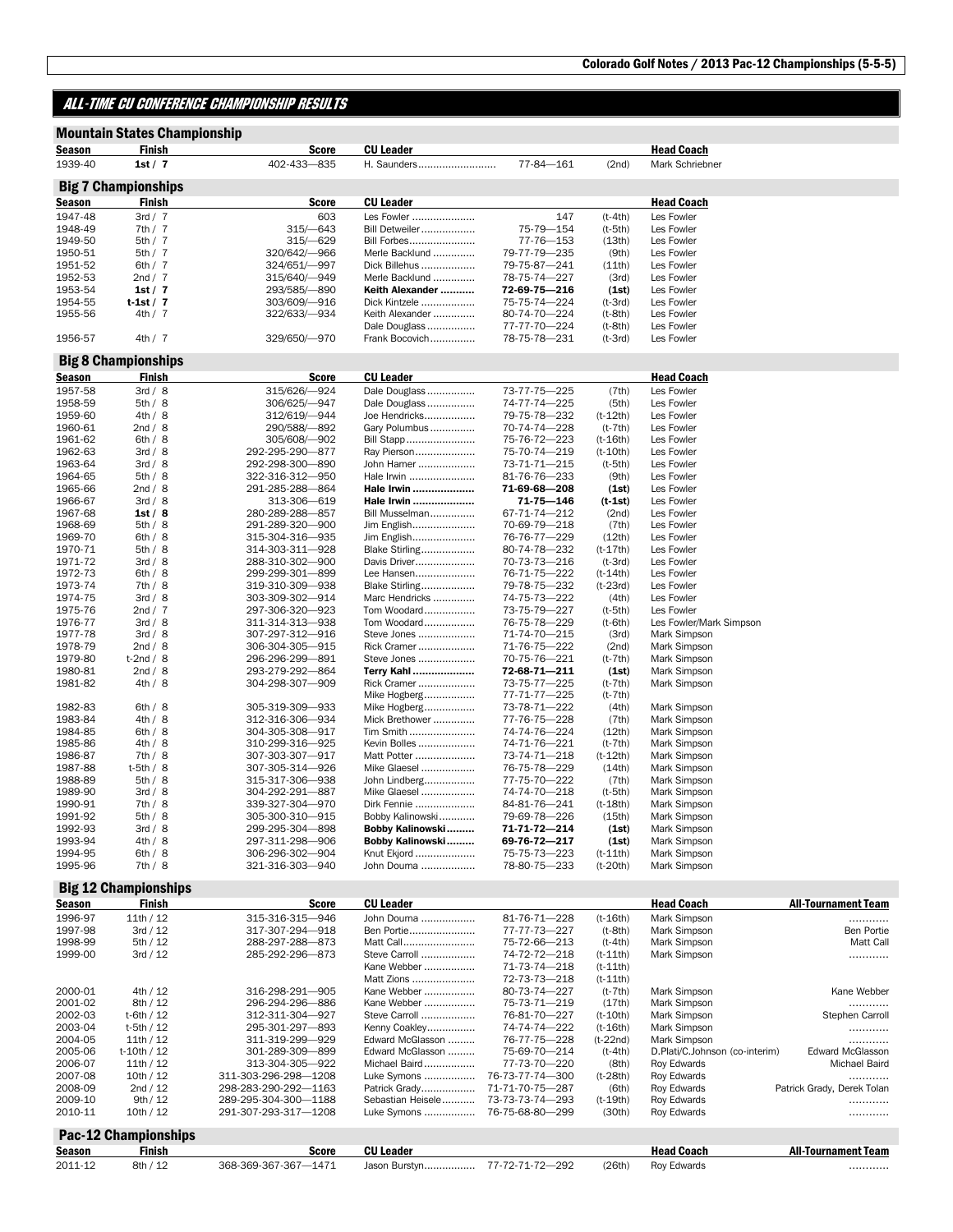## JUEL-BERG AMONG TOP FRESHMEN

Colorado true freshman **Philip Juel-Berg** is among the top freshmen in the conference, one of 16 to have recorded a sub-74.5 average to date. He is flirting with posting one of CU's top three freshman stroke averages in school history. The top Pac-12 frosh:

PAC-12 TOP FRESHMEN (sub 74.5; minimum played over 50% of team's rounds)

| <b>Top Freshmen</b> (74.5 and below) | <b>Class</b> |    | <b>Rd Strokes</b> | Avg.  | Lo | Hi | L54 | <b>Best</b> |
|--------------------------------------|--------------|----|-------------------|-------|----|----|-----|-------------|
|                                      | Fr.          | 27 | 1937              | 71 74 | 67 | 80 | 209 | 1st         |
|                                      | Fr.          | 36 | 2584              | 71.78 | 64 | 81 | 204 | 1st         |
|                                      | Fr.          | 15 | 1083              | 72.20 | 65 | 79 | 205 | 1st         |
|                                      | Fr.          | 27 | 1952              | 72.30 | 66 | 78 | 202 | t-4th       |
|                                      | Fr.          | 27 | 1954              | 72.37 | 68 | 78 | 207 | t-3rd       |
| Jonathan Garrick, UCLA               | Fr.          | 21 | 1522              | 72.48 | 67 | 78 | 201 | 1st         |
|                                      | Fr.          | 33 | 2405              | 72.88 | 67 | 79 | 211 | t-8th       |
|                                      | Fr.          | 18 | 1316              | 73.11 | 71 | 81 | 216 | $t-10th$    |
| Max Rottluff, Arizona State          | Fr.          | 33 | 2415              | 73.18 | 67 | 82 | 207 | t-3rd       |
| Jonathan Sanders, Washington         | Fr.          | 21 | 1541              | 73.38 | 69 | 82 | 211 | t-6th       |
| Dominick Francks, Stanford           | Fr           | 18 | 1323              | 73.50 | 69 | 82 | 213 | t-20th      |
| Philip Juel-Berg, Colorado           | Fr.          | 34 | 2514              | 73.94 | 68 | 80 | 216 | 2nd         |
| Alberto Sanchez, Arizona State       | Fr.          | 33 | 2444              | 74.06 | 68 | 82 | 212 | t-14th      |
|                                      | Fr.          | 32 | 2372              | 74.13 | 68 | 82 | 213 | t-2nd       |
| Brian Jung, Oregon State  Fr.-RS     |              | 18 | 1335              | 74.17 | 67 | 80 | 205 | 2nd         |
| Brandon McIver, Oregon               | Fr.          | 27 | 2009              | 74.41 | 68 | 83 | 214 | t-26th      |
| <i><b>Close to minimum:</b></i>      |              |    |                   |       |    |    |     |             |
|                                      | Fr.          | 15 | 1102              | 73.47 | 69 | 78 | 214 | $t-11$ th   |

## CONFERENCE TEAM COMPARISONS

There are three men's collegiate golf rankings: one poll, conducted by the GCAA by head coaches, and two that are computer generated (*Golfweek*, GolfStat). With a consensus five top 12 and 10 top 75 teams competing, the Pac-12 Championships should again be the fiercest league meet in the collegiate circuit for 2012-13. This is the fourth year that a school's win-loss record plays a role in the selection criteria for the NCAA Regionals. Colorado's mark against fellow Division I teams entering the Pac-12 meet is 96-63, a 60.4 winning percentage; to qualify, teams must own a winning record or win their conference championship. The team won-loss records entering the Pac-12's (schedule strength in parenthesis) as well as a look at who ranks where in what:

|                                                         |     |     | <b>Division I Record</b> |      | <b>National Ranking</b> |     |    |                                           |
|---------------------------------------------------------|-----|-----|--------------------------|------|-------------------------|-----|----|-------------------------------------------|
| School (SOS)                                            | w   |     |                          | Pct. | GolfWeek GolfStat GCAA  |     |    | <b>Top Ranked Plaver</b>                  |
| Arizona (53)                                            | 96  | 71  | $\overline{2}$           | .574 | 63                      | 65  |    | Erik Oja, Jr. <i>(GW-188, GS-171)</i>     |
| Arizona State (29)                                      | 88  | 76  | 3                        | .536 | 47                      | 51  |    | Jon Rahm, Fr. (GW-43, GS-97)              |
| California (15)                                         | 149 | - 3 |                          | .977 |                         |     |    | Michael Kim, Soph. (GW-1, GS-1)           |
| $\mathsf{Colorado}\ (49) \dots \dots \dots \dots \dots$ | 96  | 63  | 0                        | .604 | 68                      | 60  |    | Jason Burstyn, Sr. (GW-133, GS-144)       |
|                                                         | 94  | 63  |                          | .598 | 44                      | 43  | —  | Jonathan Woo, Soph. (GW-170, GS-158)      |
| Oregon State (31)                                       | 80  | 58  | 3                        | .578 | 51                      | 54  | —  | David Fink, Sr. ( <i>GW-138, GS-75</i> )  |
|                                                         | 86  | 31  |                          | .733 | 8                       |     |    | Patrick Rodgers, Soph. (GW-6, GS-2)       |
| UCLA (3)                                                | 105 | -22 | 5                        | .814 | 5                       | 3   | 5  | Pedro Figueiredo, Sr. UCLA (GW-14, GS-11) |
|                                                         | 84  | -28 | $\overline{4}$           | .741 | 11                      | 12  | 11 | Yi Keun Chang, Fr. <i>(GW-34, GS-38)</i>  |
|                                                         | 42  | 108 | 0                        | .280 | 133                     | 136 |    | Casey Halliday, Jr. (GW-531, GS-NR)       |
| Washington (12)                                         | 113 | -21 | 3                        | .836 | 7                       | 4   | 6  | Cheng-Tsung Pan, Soph. (GW-11, GS-3)      |
| Washington State (98)                                   | 94  | 56  |                          | .625 |                         | 84  |    | Hank Frame, Sr. <i>(GW 129, GS-NR)</i>    |

(*Golfweek* rankings as of April 22; GolfStat rankings as of April 24; GCAA/NIKE Coaches poll as of April 22)

## OTHER TEAM STATISTICAL LEADERS

Courtesy of the GolfStat program, several other statistics specific to the dynamics of each round are available. Here's a look at the team leaders in several categories:

| Category                      | <b>Player</b> |                  | <b>Stat</b> | <b>Nat'l Rank</b>   |      | Category                    | <b>Player</b>      | <b>Stat</b> | Nat'l Rank |
|-------------------------------|---------------|------------------|-------------|---------------------|------|-----------------------------|--------------------|-------------|------------|
| Par 3 Scoring                 |               | David Oraee      | 3.15        | 121                 |      | Ham & Egg                   | Jason Burstyn      | 12/3        | 21         |
| Par 4 Scoring                 |               | Jason Burstyn    | 4.09        | 96                  |      | <b>Fairways Hit</b>         | Beau Schoolcraft   | 75.8        | 32         |
| Par 5 Scoring                 |               | Jason Burstyn    | 4.66        | 39                  |      |                             | David Oraee        | 73.0        | 51         |
|                               |               | Derek Fribbs     | 4.70        | 74                  |      |                             | Philip Juel-Berg   | 73.0        | 51         |
| <b>Eagles</b>                 |               | Jason Burstyn    | 8           |                     |      | <b>Greens In Regulation</b> | Jason Burstyn      | 70.3        | 21         |
| <b>Birdies</b>                |               | Derek Fribbs     | 109         | 15                  |      |                             | David Oraee        | 70.3        | 21         |
|                               |               | Philip Juel-Berg | 100         | 45                  |      | <b>Putts Per Round</b>      | Derek Fribbs       | 30.5        | 118        |
| <b>Birdie Conversion</b>      |               | Derek Fribbs     | 281         | 45                  |      |                             |                    |             |            |
| <b>TEAM RANKINGS (Top 25)</b> |               |                  |             |                     |      |                             |                    |             |            |
| Greens In Rea                 | 4th           | 66.3             |             | <b>Fairways Hit</b> | 6th  | 70.3                        | Ham & Egg          | 7th         | 11/3       |
| Par 3's                       | 8th           | 60.4             |             | Eagles              | 3rd  | 19                          | Last Round Scoring | 19th        | 73.44      |
| Par 5 Scoring                 | 12th          | 4.77             |             | <b>Birdies</b>      | 23rd | 438                         |                    |             |            |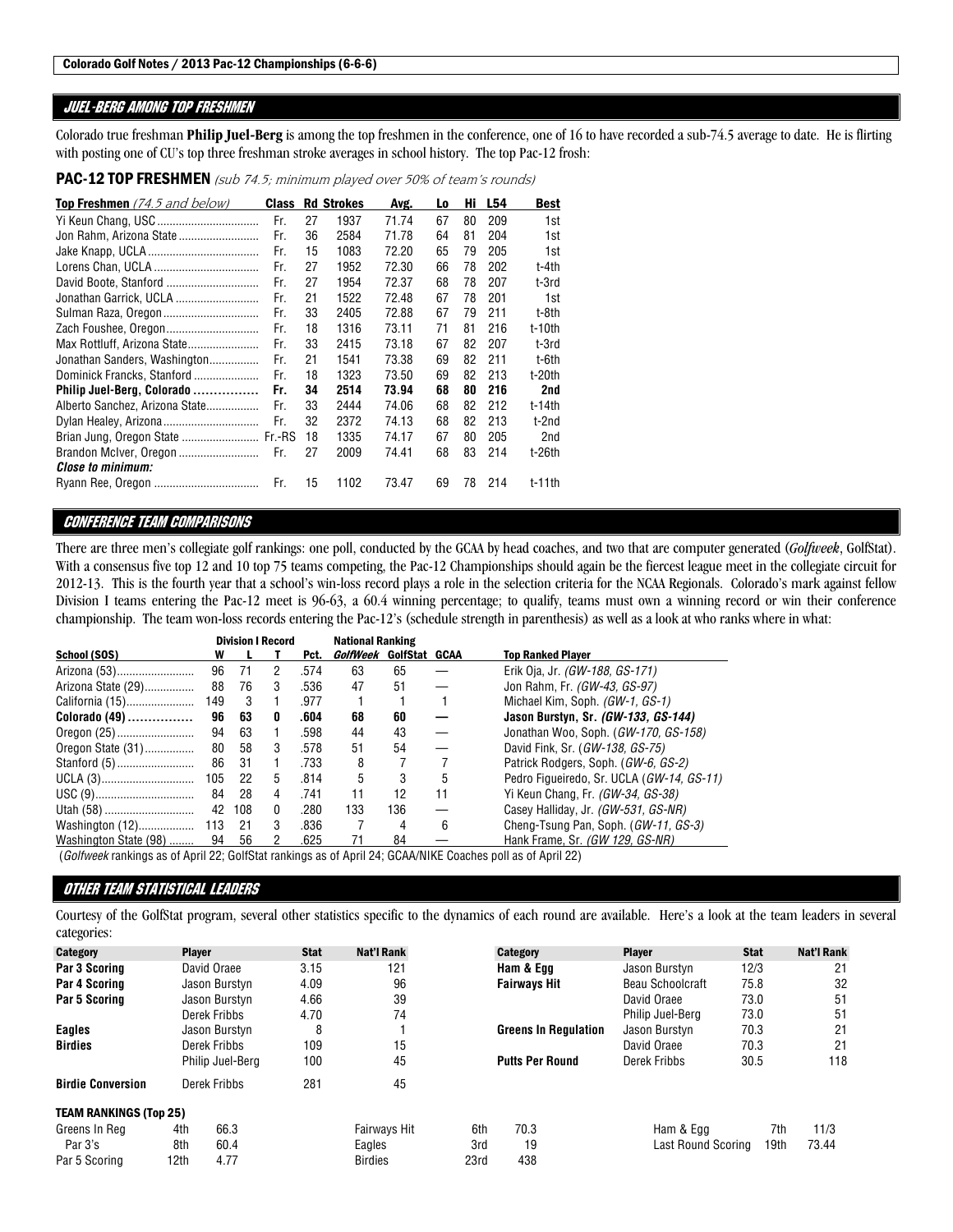# 2012-13 COLORADO GOLF / Statistics & Results*(as of April 27 a.m.)*

| <b>Player</b>                                                           |       |           | Rd Strokes Average SCIRP--Average Lo Hi L54     |  |  |                 |  |  |        |     |         |                    |       |       |         | Rd Strokes Average SCIRP Rd Strokes Average SCIRP |         | Best         |
|-------------------------------------------------------------------------|-------|-----------|-------------------------------------------------|--|--|-----------------|--|--|--------|-----|---------|--------------------|-------|-------|---------|---------------------------------------------------|---------|--------------|
|                                                                         |       |           |                                                 |  |  | +0.68 67 80 207 |  |  |        |     |         | 17 1235 72.65 + 24 |       |       |         | 17 1218 71.65 - 1                                 |         | 1st          |
| DEREK FRIBBS                                                            |       |           | $34\ \ 2486\ \ 73.11\ \ +\ \ 56\ \ +1.65\ \ 67$ |  |  |                 |  |  | 80 207 |     |         | 17 1251 73.59      | + 40  |       |         | $17$ 1235 72.64 + 16                              |         | 3rd          |
|                                                                         |       |           |                                                 |  |  |                 |  |  | 83 210 |     | 17 1273 | 74.88              | + 62  |       | 17 1237 | 72.76 + 18                                        |         | 3rd          |
| PHILIP JUEL-BERG  34 2514 73.94 + 84 +2.47 68 80 216 17 1264 74.35 + 53 |       |           |                                                 |  |  |                 |  |  |        |     |         |                    |       |       | 17 1250 | $73.53 + 31$                                      |         | 2nd          |
| BEAU SCHOOLCRAFT 20 1488 74.40 + 51 +2.55 69 79 214 3                   |       |           |                                                 |  |  |                 |  |  |        |     |         | 232 77.33          | + 16  | 17    |         | 1256 73.88                                        | $+35$   | t-5th        |
|                                                                         |       |           |                                                 |  |  |                 |  |  |        | .5. | 386     | 77.20              | $+30$ | 6     |         | 441 73.50                                         | + 9     | 9th          |
|                                                                         |       |           |                                                 |  |  |                 |  |  |        | 17  | 1281    | 75.35              | $+67$ | $5 -$ |         | 383 76.70                                         |         | $+25$ t-11th |
|                                                                         | $-11$ |           | 847 77.00 + 60 +5.45 69 85 221                  |  |  |                 |  |  |        | 3   | 251     | 83.67              | + 38  | 8     |         | 596 74.50                                         | $+ 22.$ | 4th          |
|                                                                         |       |           |                                                 |  |  |                 |  |  |        | 3   | 231     | 77.00              | $+15$ | -5.   |         | 388 77.60                                         |         | + 28 t-59th  |
| <b>TEAM TOTALS</b>                                                      |       | 208 15408 | 74.08 + 528 +2.54 67 86 207                     |  |  |                 |  |  |        | 99  | 7404    | 74.79              | +288  | 109   | 8004    | 73.43                                             |         | 1st          |

(SCIRP—Stroke Count In Relation To Par) Fifth-Man/Non-Scorer Average (32/2503): 78.2

Wins (2)—Burstyn 2. Top 5 Finishes (6)—Burstyn 3, Fribbs 3. Top 10 Finishes (19)—Burstyn 5, Fribbs 4, Oraee 4, Juel-Berg 3, Engel, Hayes, Schoolcraft. Top 20 Finishes (25)— Burstyn 5, Fribbs 5, Juel-Berg 4, Oraee 4, Schoolcraft 3, Trujillo 2, Engel 1, Hayes 1.

Rounds In The 60s (25)— Burstyn 8, Oraee 7, Fribbs 3, Juel-Berg 3, Hayes 2, Schoolcraft 1, Trujillo 1.

Subpar Rounds (49)— Burstyn 15, Oraee 9, Fribbs 8, Juel-Berg 7, Hayes 3, Schoolcraft 3, Engel 2, Trujillo 2.

Even-Par Rounds (19)— Juel-Berg 9, Burstyn 3, Fribbs 3, Schoolcraft 3, Trujillo 2, Oraee 1.

Rounds Counting Toward Team Scoring (132/160, 82.5%)— Fribbs .938 (30/32), Burstyn .907 (29/32), Oraee .813 (26/32), Schoolcraft .833 (15/18), Juel-Berg .813 (26/32), Trujillo .667 (6/9), Engel .000 (0/3), Hayes .500 (1/2). *Does not include 46 individual rounds (Trujillo 13, Hayes 9, Engel 8,* 

 *Thornton 8, Burstyn 2, Fribbs 2, Juel-Berg 2, Oraee 2, Schoolcraft 2).*  Differential/Average Strokes-Per-Round Behind Tournament Medalist (5.50; 1,143/208)— Burstyn 3.6 (121/34), Fribbs 4.5 (154/34), Oraee 5.2 (178/34),

Juel-Berg 5.4 (182/34), Schoolcraft 6.2 (124/20), Hayes 6.5 (72/11), Trujillo 6.8 (150/22), Thornton 8.4 (67/8), Engel 8.6 (95/11).

## TEAM RESULTS/SCHEDULE (Season W-L-T Record vs. Division I: 96-63-0)

| Date      | <b>Tournament (Site)</b>                                        |         | <b>Team Finish (Scores)</b> | Top Individual (Score/place)       |                    |                  |  |  |
|-----------|-----------------------------------------------------------------|---------|-----------------------------|------------------------------------|--------------------|------------------|--|--|
| 4<br>S.   | BALLYNEAL CHALLENGE (Holyoke, Colo.)                            | NS.     |                             |                                    |                    | $(1st)$ 7,147 71 |  |  |
| $S$ 9-10  | AFA Gene Miranda Falcon Invitational (USAFA, Colo.)             | 1st/15  | $(281\,286\,285 - 852)$     |                                    |                    | $(1st)$ 7,370 72 |  |  |
| $S$ 24-25 | CU MARK SIMPSON INVITATIONAL (Erie, Colo.)                      | 2nd/14  | $(290\,280\,275 - 845)$     |                                    |                    | $(2nd)$ 7,771 72 |  |  |
| $S$ 28-29 | New Mexico Tucker Invitational (Albuguergue, N.M.)              | 2nd/14  | $(289 294 295 - 878)$       | Burstyn/Oraee 217                  | $(t-7th)$ 7,578 72 |                  |  |  |
| $08 - 9$  | Pac-12 Preview (North Plains, Ore.)                             | 12th/12 | $(293301296 - 890)$         |                                    |                    |                  |  |  |
| 0 16-17   | Alister Mackenzie Invitational (Fairfax, Calif.)                | 12th/16 | $(279 285 295 - 859)$       |                                    |                    |                  |  |  |
| F 6-8     | Hawai'i-Hilo Amer Ari Invitational (Waikoloa, Hawai'i)          | 17th/20 | $(295 289 305 - 889)$       |                                    |                    |                  |  |  |
| $F$ 18-20 | The Prestige At PGA West (La Quinta, Calif.)                    | 15th/15 | $(295310299 - 904)$         |                                    |                    |                  |  |  |
| $F$ 22-24 | Wyoming Desert Classic (Palm Desert, Calif.)                    |         |                             | D. Trujillo  217 (t-11th) 7,305 72 |                    |                  |  |  |
| M 8-10    | Bandon Dunes Championship (Bandon, Ore.)                        | 1st/17  | $(291\,286\,285 - 862)$     |                                    |                    |                  |  |  |
| M 25-26   | Cal-Irvine Anteater Invitational <i>(Laguna Niguel, Calif.)</i> | 4th/11  | $(305309292 - 906)$         | P. Juel-Berg 223 (t-10th) 7,060 72 |                    |                  |  |  |
| M 28-30   | U.S. Intercollegiate (Palo Alto, Calif.)                        | 8th/17  | $(283 288 282 - 853)$       |                                    |                    |                  |  |  |
| A 8-9     | Wyoming Cowboy Classic (Scottsdale, Ariz.)                      | 2nd/24  | $(306274 - 580)$            | D. Fribbs  142 (t-7th) 7,133 70    |                    |                  |  |  |
|           |                                                                 |         |                             |                                    |                    |                  |  |  |

A 29-M1 Pac-12 Conference Championships *(Los Angeles, Calif.)* 

M 16-18 NCAA Regional *(six assorted sites)* 

 $\overline{a}$ 

M 28-J2 NCAA Championship Finals *(Atlanta, Ga.)*

(-13), CU-Simpson Invitational *(3rd round)*  (- 8), CU-Simpson Invitational *(2nd round)*  (- 7), AFA Miranda Invitational *(1st round)*  (- 6), Wyoming Cowboy Classic *(2nd round)* 

## BEST TEAM ROUNDS

**279** (- 5), Alister Mackenzie Invitational *(1st round)* 

**285** (- 3), AFA Miranda Invitational *(3rd round)* 

- **285** (- 3), AFA Miranda Invitational *(3rd round)*
- **285** (- 3), Bandon Dunes Championship *(3rd round)*

## BEST INDIVIDUAL ROUNDS

- **67** (-5), Derek Fribbs, CU-Simpson Invitational *(3rd round)*
- **67** (-5), Johnny Hayes, CU-Simpson Invitational *(1st round)*
- **67** (-5), Jason Burstyn, UHH Amer Ari Invitational *(2nd round)*
- **67** (-4), David Oraee, Alister Mackenzie Invitational *(1st round)*
- **68** (-4), Jason Burstyn, AFA-Miranda Invitational *(1st round)*
- **68** (-4), Jason Burstyn, AFA-Miranda Invitational *(3rd round)*
- **68** (-4), Jason Burstyn, UNM Tucker Invitational *(1st round)*

- **68** (-4), Derek Fribbs, AFA-Miranda Invitational *(3rd round)*
- **68** (-4), David Oraee, CU-Simpson Invitational *(2nd round)*
- **67** (-3), David Oraee, Stanford Intercollegiate *(3rd round)*
- **67** (-3), Jason Burstyn, Wyoming Cowboy Classic *(2nd round)*
- **68** (-3), Jason Burstyn, Ballyneal Challenge *(1st round)*
- **68** (-3), Jason Burstyn, Alister Mackenzie Invitational *(1st round)*
- **69** (-3), on 6 occasions *(Oraee 2, Engel, Juel-Berg, Schoolcraft, Trujillo)*

**Low 36**: 136 (-6), David Oraee, Alister Mackenzie Invitational **Low 54**: 207 (-9; 68-71-68), Jason Burstyn, AFA-Miranda Invitational 207 (-9; 70-70-67), Derek Fribbs, CU-Simpson Invitational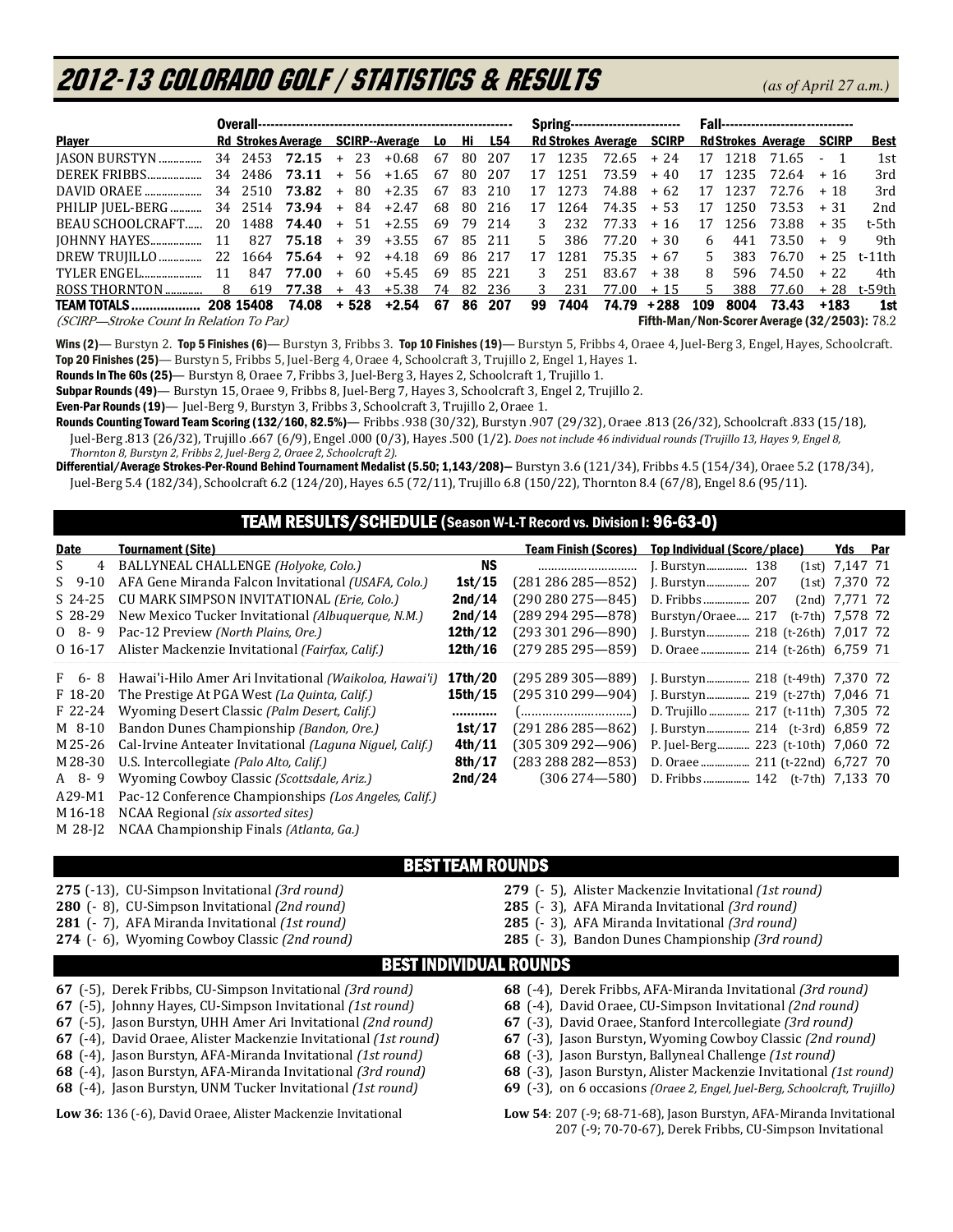# 2012-13 COLORADO GOLF / STATISTICS (2) *(as of April 27 a.m.)*

## MISCELLANEOUS STATISTICS

|                      |               |              |              |          |                |      |     |                       |                |                | Subpar | Par/SP |      | Jumbo--------- |
|----------------------|---------------|--------------|--------------|----------|----------------|------|-----|-----------------------|----------------|----------------|--------|--------|------|----------------|
| <b>Plaver</b>        | <b>Rounds</b> | <b>Holes</b> | <b>SCIRP</b> | Eagles   | <b>Birdies</b> | Pars |     | <b>Bogeys Doubles</b> | <b>Triples</b> | <b>Other</b>   | Pct.   | Pct.   | Pts. | Pct.           |
| <b>IASON BURSTYN</b> | 34            | 612          | $+23$        | 8        | 93             | 393  | 105 | 12                    |                | $\mathbf{0}$   | 16.5   | 80.7   | 14   | 0.412          |
| TYLER ENGEL          | 11            | 198          | $+ 60$       | 0        | 21             | 115  | 50  |                       | 3              | 2              | 10.6   | 68.7   | 19   | 1.727          |
| DEREK FRIBBS         | 34            | 612          | -56<br>$+$   | 4        | 109            | 353  | 125 | 16                    | 4              |                | 18.5   | 76.1   | 28   | 0.824          |
| <b>JOHNNY HAYES</b>  | 11            | 198          | $+39$        | 3        | 21             | 117  | 49  |                       |                | 0              | 12.1   | 71.2   | 9    | 0.818          |
| PHILIP JUEL-BERG     | 34            | 612          | $+ 84$       | 5        | 100            | 351  | 126 | 25                    | 3              | 2 <sub>1</sub> | 17.2   | 74.5   | 38   | 1.118          |
| DAVID ORAEE          | 34            | 612          | $+ 80$       | 2        | 92             | 364  | 136 | 15                    | 2              |                | 15.4   | 74.8   | 22   | 0.647          |
| BEAU SCHOOLCRAFT     | 20            | 360          | $+ 51$       | 2        | 50             | 221  | 71  | 14                    | $\overline{2}$ | $\Omega$       | 14.4   | 75.8   | 18   | 0.900          |
| ROSS THORNTON        | 8             | 144          | $+43$        | 0        | 23             | 71   | 38  | 8                     | 4              | 0              | 16.0   | 65.3   | 16   | 2.000          |
| DREW TRUJILLO        | 22            | 396          | $+92$        | $\Omega$ | 53             | 222  | 100 | 18                    | 3              |                | 13.4   | 69.4   | 24   | 1.091          |
| <b>TEAM TOTALS</b>   | 208           | 3744         | $+528$       | 24       | 562            | 2207 | 800 | 122                   | 23             | 6              | 15.7   | 74.6   | 188  | 0.904          |

 *No albatrosses/double eagles. Other: Quadruples (5)—Engel 2, Fribbs, Juel-Berg, Oraee. Quintuples (1)—Juel-Berg. Jumbo (coaches stat: number of shots double bogey or worse, average per round; double assigned value of 1 point, a triple 2, quadruple 3, etc.).* 

## SUPERLATIVES

| Most Eagles, Round—1, on 24 occasions                                                                                                   |
|-----------------------------------------------------------------------------------------------------------------------------------------|
| <b>Most Eagles, Tournament</b> — 2, on four occasions (Burstyn 2, Fribbs, Hayes)                                                        |
| <b>Most Birdies, Round</b> —7, Derek Fribbs, Air Force Miranda Invitational (3rd round)                                                 |
| 6, on 5 occasions (Juel-Berg 2, Fribbs, Oraee, Schoolcraft)                                                                             |
| <b>Most Birdies, Tournament</b> — 17, Derek Fribbs, Air Force Miranda Invitational                                                      |
| 13. Derek Fribbs, CU-Simpson Invitational                                                                                               |
| <b>Most Pars, Round</b> —17, Johnny Hayes, Wyoming Cowboy Classic (2nd round)                                                           |
| 16, Derek Fribbs, Hawai'i-Hilo Amer Air Invitational (1st round)                                                                        |
| 15, Beau Schoolcraft, CU-Simpson Invitational                                                                                           |
| Most Pars, Tournament-37, Jason Burstyn, Bandon Dunes Championship                                                                      |
| 37, Derek Fribbs, Hawai'i-Hilo Amer Air Invitational                                                                                    |
| <b>Fewest Holes Worse Than Par, Round</b> — 0, Derek Fribbs, CU-Simpson Invitational (3rd round)                                        |
| 0, Derek Fribbs, Hawai'i-Hilo Amer Air Invitational <i>(1st round)</i>                                                                  |
| 0, Johnny Hayes, Wyoming Cowboy Classic (2nd round)                                                                                     |
| Fewest Holes Worse Than Par, Tournament-5, Derek Fribbs, CU-Simpson Invitational                                                        |
| 5, David Oraee, CU-Simpson Invitational                                                                                                 |
| Fewest Holes Worse Than Bogey, Round—0, on 100 occasions (Burstyn 24, Fribbs 18, Oraee 17, Juel-Berg 12, Schoolcraft 9,                 |
| Trujillo 9, Hayes 6, Engel 4, Thornton 1)                                                                                               |
| <b>Fewest Holes Worse Than Bogey, Tournament</b> —0, on 12 occasions (Burstyn 4, Fribbs 2, Juel-Berg 2, Oraee 2, Schoolcraft, Trujillo) |

## HONORS/RANKINGS

Team National Rankings: No. 68 (Golfweek, April 22), No. 60 (GolfStat, April 24), NR (GCAA/Nike Coaches, April 22). Player Rankings (GW/GS): Jason Burstyn (133/144), Derek Fribbs (281/249), Philip Juel-Berg (431/--), David Oraee (436/--), Beau Schoolcraft (636/--), Drew Trujillo (907/--), Tyler Engel (NR/--), Johnny Hayes (NR/--), Ross Thornton (NR/--). CU Athlete-of-the-Week: Jason Burstyn (Sept. 3-9); David Oraee (Oct. 15- 21).

## CAREER STATISTICS

|                       |        |        |         |         | Low High |     | Low | Low    | Low |             |      |     |           |    |      |      |     | *Top------------------------------- |
|-----------------------|--------|--------|---------|---------|----------|-----|-----|--------|-----|-------------|------|-----|-----------|----|------|------|-----|-------------------------------------|
| <b>Player</b>         | Events | Rounds | Strokes | Average | 18       | 18  | 36  | 54     |     | <b>RCTS</b> | Pct. | 60s | <b>SP</b> | EP | Wins | 5 10 | -20 | <b>Best</b>                         |
| JASON BURSTYN         | -43    | 127    | 9393    | 73.96   | 67       | -82 | 138 | 207    | 292 | 95/110      | 86.4 | 14  | -31       |    |      | 8    |     | 1st                                 |
| <b>TYLER ENGEL</b>    |        |        | 847     | 77.00   | 69       | 85  | 145 | 221    |     | 0/          | 0.0  |     |           |    |      |      |     | 31st                                |
| <b>DEREK FRIBBS</b>   | 47     | 139    | 10321   | 74.25   | 65       | -84 | 136 | 207    | 297 | 114/132     | 86.4 | 9   | 24        | 15 |      |      |     | 3rd                                 |
| JOHNNY HAYES          |        |        | 827     | 75.18   | 67       | 85  | 138 | 211    |     |             | 50.0 |     |           |    |      |      |     | 9th                                 |
| PHILIP JUEL-BERG.     | 12     | 34     | 2514    | 73.94   | 68       | 80  | 139 | 216    |     | 26/32       | 81.3 |     |           |    |      |      | 4   | t-9th                               |
| DAVID ORAEE.          | 23     | 68     | 5043    | 74.16   | 67       | 85  | 136 | 210    | 293 | 51/63       | 81.0 | 9   | 15        |    |      |      |     | t-6th                               |
| BEAU SCHOOLCRAFT      | 18     | 54     | 3986    | 73.81   | 64       | 79  | 131 | $20 -$ | 301 | 38/<br>-46  | 82.6 | 6.  |           |    |      |      |     | t-1st                               |
| <b>ROSS THORNTON.</b> |        |        | 619     | 77.38   | 74       | 82  | 151 | 236    |     | 0/          | 0.0  |     |           |    |      |      |     | t-59th                              |
| <b>DREW TRUJILLO</b>  |        | 22     | 1664    | 75.64   | 69       | 86  | 143 | 217    |     | 6/<br>9     | 66.7 |     |           |    |      |      |     | $t-11th$                            |

KEY: RCTS—rounds counted toward team scoring; 60s—rounds in the 60s; SP—subpar rounds; EP—even par rounds; \*—major tournaments; statistics while at CU only.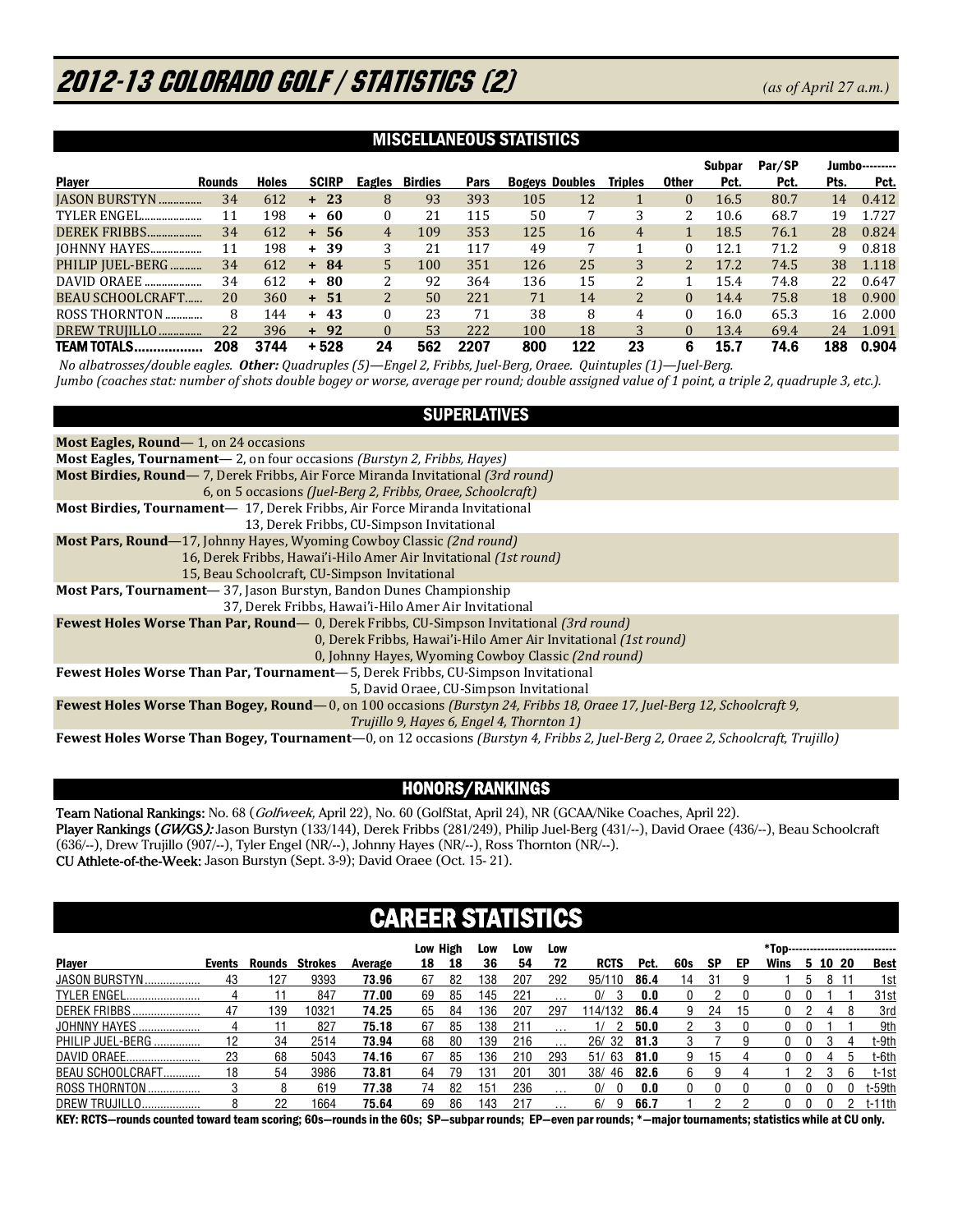# 2012-13 COLORADO GOLF / Individual Player Charts *(as of April 27 a.m.)*

| <b>Jason Burstyn</b>           |                                                      |
|--------------------------------|------------------------------------------------------|
| *Ballyneal Challenge           | 68-70-138<br>$\overline{a}$<br>4<br>1st              |
| AFA Miranda Invitational       | 68-71-68-207<br>9<br>1st<br>-                        |
| CU-Simpson Invitational        | 75-71-76-222<br>6<br>t52nd<br>$\ddot{}$              |
| UNM Tucker Invitational        | 68-73-76-217<br>1<br>t7th<br>$+$                     |
| Pac-12 Fall Preview            | $\overline{2}$<br>70-73-75-218<br>t26th<br>$+$       |
| Alister Mackenzie Invitational | 68-74-74-216<br>3<br>$\ddot{}$<br>t41st              |
| Hawai'i-Hilo Ari Invitational  | 73-67-78-218<br>2<br>$\ddot{}$<br>t49th              |
| The Prestige at PGA West       | 71-77-71-219<br>$\ddot{}$<br>6<br>t <sub>27</sub> th |
| Bandon Dunes Championship      | 72-71-71-214<br>2<br>t3rd<br>÷,                      |
| UCI Anteater Invitational      | 76-80-71-227<br>$\ddot{}$<br>11<br>t21st             |
| Stanford U.S. Intercollegiate  | 68-74-72-214<br>$\ddot{}$<br>4<br>t34th              |
| Wyoming Cowboy Classic         | 76-67-143<br>3<br>$\ddot{}$<br>t10th                 |
|                                | 853 (12)<br>731 (10)<br>869 (12)                     |
|                                | 71.08<br>73.10<br>72.42                              |
|                                |                                                      |
| <b>Tyler Engel</b>             |                                                      |
| *Ballyneal Challenge           | 72-74—146<br>4<br>$\ddot{}$<br>4tht                  |
| *AFA Miranda Invitational      | 71-74-76-221<br>$\ddot{}$<br>5<br>t31st              |
| *CU-Simpson Invitational       | 83-69-77-229<br>$\ddot{}$<br>13<br>74th              |
| The Prestige at PGA West       | 83-83-85-251<br>+ 38<br>86th                         |
|                                | $309(4)$ 226 (3)<br>312 (4)                          |
| Round-By-Round Averages        | 77.25<br>75.33<br>78.00                              |
| <b>Derek Fribbs</b>            |                                                      |
| *Ballyneal Challenge           | 71-77-148<br>t5th<br>6<br>$\ddot{}$                  |
| AFA Miranda Invitational       | 70-73-68-211<br>5<br>÷,<br>t3rd                      |
| CU-Simpson Invitational        | 70-70-67-207<br>$\blacksquare$<br>9<br>3rd           |
| UNM Tucker Invitational        | 10<br>75-76-75-226<br>t38th<br>$\ddot{}$             |
| Pac-12 Fall Preview            | 77-76-75-228<br>12<br>$\ddot{}$<br>51 <sub>st</sub>  |
| Alister Mackenzie Invitational | 73-71-71-215<br>2<br>t34th<br>$\ddot{}$              |
| Hawai'i-Hilo Ari Invitational  | 70-75-75-220<br>t60th<br>$\ddot{}$<br>4              |
| The Prestige at PGA West       | 75-78-74-227<br>t61st<br>$\ddot{}$<br>14             |
| Bandon Dunes Championship      | 74-70-74-218<br>2<br>t17th<br>$\ddot{}$              |
| UCI Anteater Invitational      | 80-75-74-229<br>13<br>$+$<br>t24th                   |
| Stanford U.S. Intercollegiate  | 73-71-71-215<br>5<br>$\ddot{}$<br>t44th              |
| Wyoming Cowboy Classic         | 2<br>74-68-142<br>$\ddot{}$<br>t7th                  |
|                                | 735 (10)<br>869 (12)<br>882 (12)                     |
| Round-By-Round Averages        | 73.50<br>72.42<br>73.50                              |
|                                |                                                      |
| <b>Johnny Hayes</b>            |                                                      |
| *CU-Simpson Invitational       | $67 - 71 - 73 - 211$<br>5<br>9th<br>$\sim$           |
| *UNM Tucker Invitational       | 75-78-77-230<br>14<br>t53rd<br>$\ddot{}$             |
| *Wyoming Cowboy Classic        | 80-78-74-232<br>$+ 16$<br>t63rd                      |
| Wyoming Cowboy Classic         | 85-69-154<br>$+ 14$<br>t80th                         |
|                                | 307 (4)<br>227(3)<br>293 (4)                         |
|                                | 76.75<br>75.67<br>73.25                              |
| <b>Philip Juel-Berg</b>        |                                                      |
| *Ballyneal Challenge           | 3<br>2nd<br>70-69—139                                |
| AFA Miranda Invitational       | 72-69-76-217<br>1<br>t14th<br>$\ddot{}$              |
| CU-Simpson Invitational        | 75-71-70-216<br>Е<br>t27th                           |
| UNM Tucker Invitational        | 79-77-74-230<br>14<br>t53rd<br>$\ddot{}$             |
| Pac-12 Fall Preview            | 72-78-80—230<br>14<br>t54th<br>$\ddot{}$             |
| Alister Mackenzie Invitational | 5<br>74-71-73-218<br>$\ddot{}$<br>t48th              |
| Hawai'i-Hilo Ari Invitational  | 79-72-82-233<br>$\ddot{}$<br>17<br>t108th            |
| The Prestige at PGA West       | 76-77-76-229<br>$\ddot{}$<br>16<br>t69th             |
| Bandon Dunes Championship      | 73-72-71-216<br>E<br>t9th                            |
| UCI Anteater Invitational      | 72-78-73-223<br>7<br>t10th<br>$\ddot{}$              |
| Stanford U.S. Intercollegiate  | 68-74-72-214<br>$\ddot{}$<br>4<br>t34th              |
| Wyoming Cowboy Classic         | 79-70-149<br>$\ddot{}$<br>9<br>t40th                 |
|                                | 889 (12)<br>739 (10)<br>886 (12)                     |
|                                |                                                      |

## David Oraee

| *Ballyneal Challenge           | 72-73-145            | $+3$  |                | 3rd               |
|--------------------------------|----------------------|-------|----------------|-------------------|
| AFA Miranda Invitational       | 81-73-75-229         | $+13$ |                | t63rd             |
| CU-Simpson Invitational        | 73-68-69-210         | - 6   |                | t7th              |
| UNM Tucker Invitational        | 69-73-75-217         | $+$ 1 |                | t7th              |
| Pac-12 Fall Preview            | 76-75-71-222         | + 6   |                | t36th             |
| Alister Mackenzie Invitational | 67-69-78-214         | $+$ 1 |                | t26th             |
| Hawai'i-Hilo Ari Invitational  | 73-75-78-226         | $+10$ |                | 95 <sub>th</sub>  |
| The Prestige at PGA West       | 73-78-78-229         | $+16$ |                | t69th             |
| Bandon Dunes Championship      | 72-73-70-215         | $-1$  |                | t6th              |
| UCI Anteater Invitational      | 83-78-78-239         | $+23$ |                | t52nd             |
| Stanford U.S. Intercollegiate  | 75-69-67-211         | $+$   | $\overline{1}$ | 122n <sub>d</sub> |
| Wyoming Cowboy Classic         | 77-76-153            |       |                | + 13 t72nd        |
|                                | 731 (10)<br>891 (12) |       |                | 887 (12)          |
|                                | 74.25                | 73.10 |                | 73.92             |
|                                |                      |       |                |                   |

## Beau Schoolcraft

|                                                                                                                            |                            |  | t5th  |
|----------------------------------------------------------------------------------------------------------------------------|----------------------------|--|-------|
| AFA Miranda Invitational  71-78-74-223 + 7                                                                                 |                            |  | t41st |
|                                                                                                                            |                            |  | t20th |
|                                                                                                                            |                            |  | t13th |
| Pac-12 Fall Preview                                                                                                        | 75-77-75-227 + 11 t48th    |  |       |
| Alister Mackenzie Invitational                                                                                             | $71-74-77-222 + 9$         |  | t61st |
| Hawai'i-Hilo Ari Invitational  79-79-74-232 + 16 t106th                                                                    |                            |  |       |
|                                                                                                                            | $522(7)$ $453(6)$ $511(7)$ |  |       |
|                                                                                                                            |                            |  | 73.00 |
|                                                                                                                            |                            |  |       |
| <b>Dealer The continue of the Continue of the Continue of the Continue of the Continue of the Continue of the Continue</b> |                            |  |       |

### Ross Thornton

| *AFA Miranda Invitational 82-76-78-236 + 20 t80th |                         |       |        |  |
|---------------------------------------------------|-------------------------|-------|--------|--|
|                                                   |                         |       |        |  |
| *Wyoming Cowboy Classic 76-75-80-231 + 15 t59th   |                         |       |        |  |
|                                                   | 232 (3) 151 (2) 236 (3) |       |        |  |
| Round-By-Round Averages                           | 77.33                   | 75.50 | -78.67 |  |

### Drew Trujillo

| *Ballyneal Challenge           | 79-86-165                  | $+23$                 | t14th              |
|--------------------------------|----------------------------|-----------------------|--------------------|
| *CU-Simpson Invitational       | 71-72-75-218               | $\overline{2}$<br>$+$ | t <sub>35</sub> th |
| *Hawai'i-Hilo Ari Invitational | 75-77-73-225               | + 9                   | t91st              |
| *Wyoming Cowboy Classic        | 76-72-69-217               | $+$ 1                 | t11th              |
| Bandon Dunes Championship      | 83-75-73-231               | $+15$                 | t73rd              |
| UCI Anteater Invitational      | 77-78-74-229               | $+13$                 | t24th              |
| Stanford U.S. Intercollegiate  | 74-74-75-223               | $+13$                 | t79th              |
| *Wyoming Cowboy Classic        | 77-79-156                  | $+ 16$                | t95th              |
|                                | $612(8)$ $448(6)$ $604(8)$ |                       |                    |
|                                | 76.50                      | 74.67                 | 75.50              |

| <b>Team</b>             |         |                               |         |        |
|-------------------------|---------|-------------------------------|---------|--------|
|                         |         | 3207 (11) 2928 (10) 3183 (11) |         | (9318) |
| Round-By-Round Averages | 291.5   | 292.8                         | 289.3   | 873.6  |
| (44)                    | (72.89) | (73.20)                       | (72.34) |        |

\*—competed as an individual.

Computing Round-By-Round Averages: First - Middle (Second/Third) - Final (Third/Fourth, or if known that second round is final round).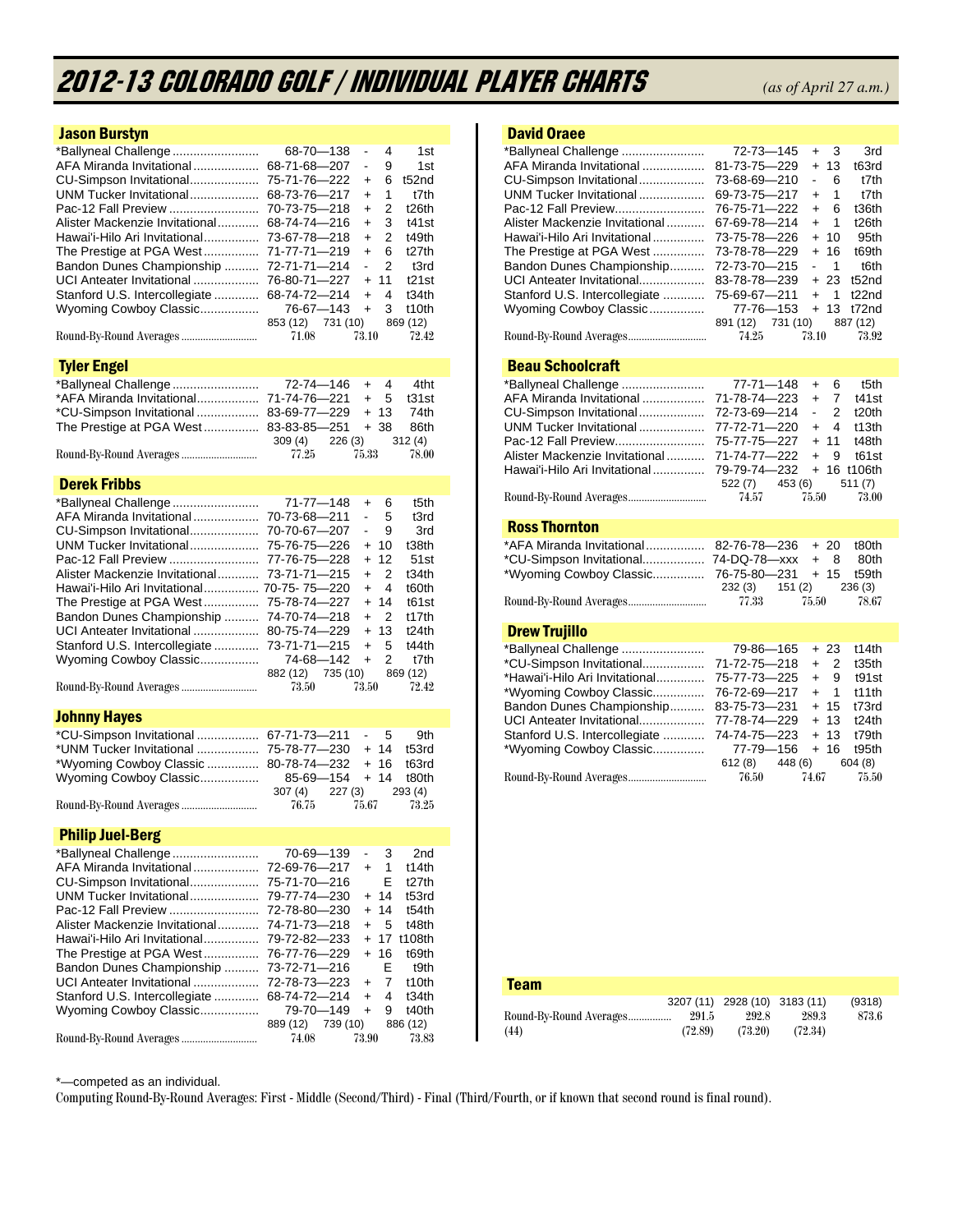# 2012-13 COLORADO GOLF / Tournament Results At-A-Glance

## **—Fall—**

## **Ballyneal Challenge** *(Ballyneal Golf & Hunt Club, September 4)*

### INDIVIDUAL STANDINGS *(Colorado vs. Air Force, no team scoring)*

|  | 1. Jason Burstyn, Colorado  68-70--138    |  |  |
|--|-------------------------------------------|--|--|
|  | 2. Philip Juel-Berg, Colorado 70-69---139 |  |  |
|  |                                           |  |  |
|  |                                           |  |  |

| 4. Tyler Engel, Colorado  72-74--146      |  |
|-------------------------------------------|--|
| T5. Beau Schoolcraft, Colorado 77-71--148 |  |

- 
- T5. Derek Fribbs, Colorado .......................... 71-77-—148
- 7. Andrew Hoops, Air Force ........................ 75-77-—152 T8. Jack Howard, Air Force .......................... 73-80-—153

| T8. Philip Colwell, Air Force 79-74--153     |  |
|----------------------------------------------|--|
|                                              |  |
| 11. Kyle Westmoreland, Air Force  78-80--158 |  |
|                                              |  |
| 13. Miguel Macias, Air Force  83-81--164     |  |
| T14. Drew Trujillo, Colorado 79-86---165     |  |
| T14. Nick Reisch, Air Force 84-81-—165       |  |

## **AFA Gene Miranda Falcon Invitational** *(Eisenhower Blue Golf Club, September 9-10)*

|                                                        | 9. Texas El-Paso         |
|--------------------------------------------------------|--------------------------|
| 2. Coastal Carolina  287-290-287-864                   | 10. New Mexico State     |
|                                                        | 10. CU-Colorado Springs. |
|                                                        | 12. Kansas               |
|                                                        | 13. Southern Utah        |
|                                                        | 14. Wyoming              |
| 7. Northern Colorado  291-296-292-879                  | 15. Weber State          |
|                                                        |                          |
|                                                        |                          |
| <b>BUFFALO INDIVIDUALS</b> (*-played as an individual) | <b>TOP 5 INDIVIDUALS</b> |
|                                                        | 1. Jason Burstyn, Color  |
|                                                        | 2. Tanner Higham, Utah   |
|                                                        | T3. Derek Fribbs, Colora |
|                                                        | T3. Sebastian Soderberg, |
|                                                        | 5. Kyle Westmoreland, A  |
|                                                        |                          |

| 10. CU-Colorado Springs 289-293-305-887 |  |
|-----------------------------------------|--|
|                                         |  |
|                                         |  |
|                                         |  |
|                                         |  |

| 1. Jason Burstyn, Colorado  68-71-68-207         |  |
|--------------------------------------------------|--|
| 2. Tanner Higham, Utah State 70-70-70-210        |  |
| T3. Derek Fribbs, Colorado  70-73-68-211         |  |
| T3. Sebastian Soderberg, C.Carolina 73-70-68-211 |  |
| 5. Kyle Westmoreland, Air Force  71-68-73-212    |  |

## **CU Mark Simpson Invitational** *(Colorado National Golf Club, September 24-25)*

|                                                        |  | 8. Denver                    |
|--------------------------------------------------------|--|------------------------------|
|                                                        |  | 9. Air Force                 |
|                                                        |  | 10. Gonzaga                  |
| 4. Missouri-Kansas City  280-282-292-854               |  | 11. Houston Baptist          |
|                                                        |  | 12. Texas State              |
| 5. Texas-Arlington  287-285-286-858                    |  | 13. Wyoming                  |
| 7. Northern Colorado  292-283-286-861                  |  | 14. Utah                     |
| <b>BUFFALO INDIVIDUALS</b> (*-played as an individual) |  | <b>TOP 10 INDIVIDUALS</b>    |
|                                                        |  | 1. Kirby Pettitt, Colorado S |
|                                                        |  | 2. Brian Jung, Oregon State  |
|                                                        |  | 3. Derek Fribbs, Colorad     |
|                                                        |  | 4. Nathan Hughes, UMKC.      |
|                                                        |  |                              |
|                                                        |  | T5. Chris Gilbert, Kansas    |
|                                                        |  | T5. Korbin Kuehn, UMKC       |
|                                                        |  | T7. David Oraee, Colorado    |

 74. \*Tyler Engel ........................................ 83-69-77—229 80.\* Ross Thornton ................................................ 74-DQ-78

| 1. Kirby Pettitt, Colorado State 71-67-64-202 |     |
|-----------------------------------------------|-----|
| 2. Brian Jung, Oregon State  67-71-67-205     |     |
| 3. Derek Fribbs, Colorado  70-70-67-207       |     |
| 4. Nathan Hughes, UMKC 67-68-73-208           |     |
| T5. Chris Gilbert, Kansas 69-71-69-209        |     |
| T5. Korbin Kuehn, UMKC 68-70-71-209           |     |
| T7. David Oraee, Colorado  73-68-69-210       |     |
| T7. Riley Fleming, UT-Arlington  67-72-71-210 |     |
| 9. Johnny Hayes, Colorado  71-67-73-211       |     |
|                                               | 212 |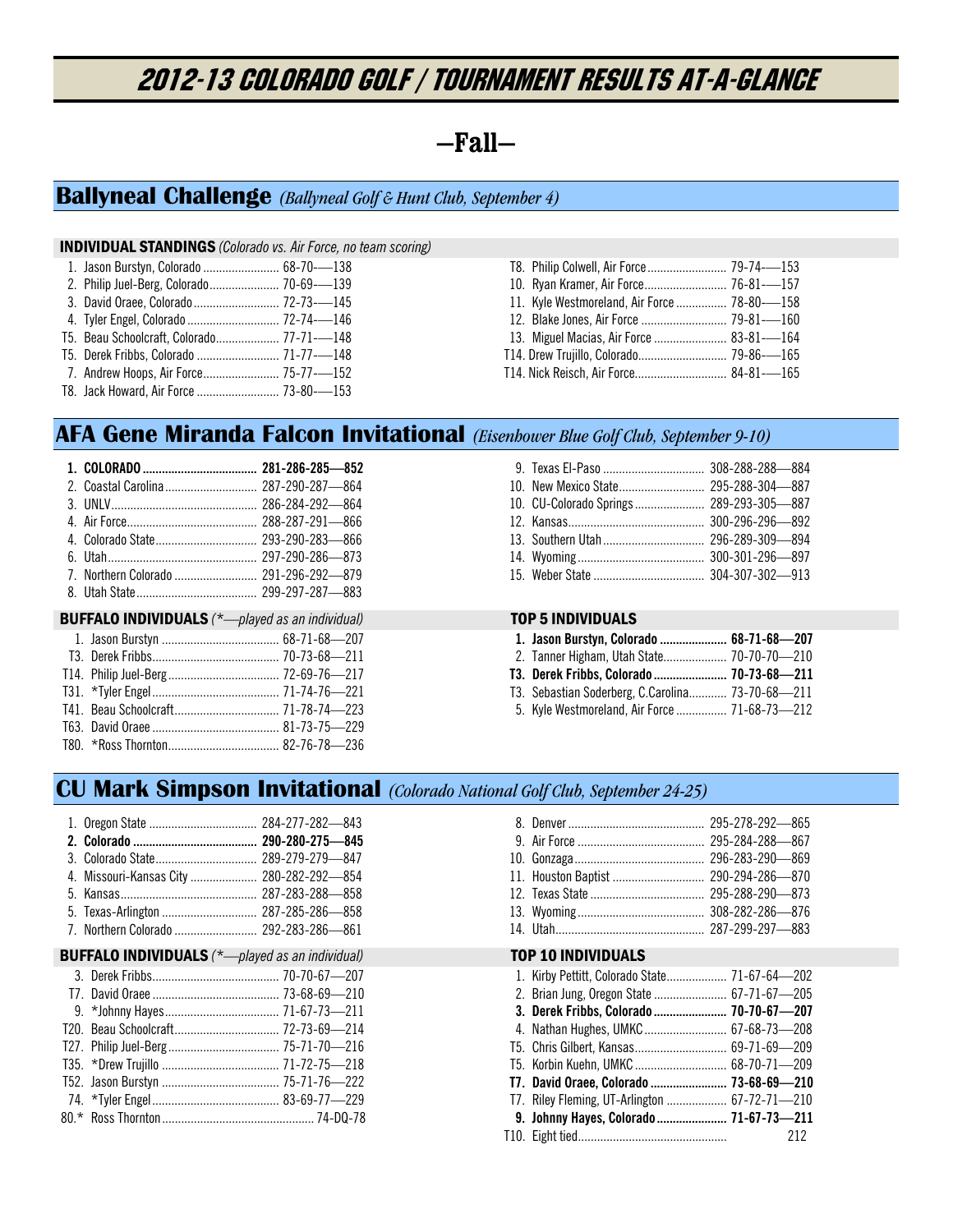## **UNM Tucker Invitational** *(UNM Championship Course, September 28-29)*

|                                                                  | 11. Texas-San Antonio  301-299-305-905                                                                                                                                             |
|------------------------------------------------------------------|------------------------------------------------------------------------------------------------------------------------------------------------------------------------------------|
| <b>BUFFALO INDIVIDUALS</b> $(*$ <i>-played as an individual)</i> | <b>TOP 5 INDIVIDUALS</b>                                                                                                                                                           |
|                                                                  | 2. Erik Van Rooyen, Minnesota  66-73-71-210<br>3. John Catlin, New Mexico 76-69-67-212<br>4. Cory McElyea, San Francisco 69-69-75-213<br>5. Pete Fernandez, UC-Irvine 70-69-75-214 |

## **Pac-12 Fall Preview** *(Witch Hollow Course at Pumpkin Ridge Golf Club, October 8-9)*

## BUFFALO INDIVIDUALS TOP 5 INDIVIDUALS

| 1. Trevor Simsby, Washington  69-70-66-205    |  |
|-----------------------------------------------|--|
|                                               |  |
|                                               |  |
| T3. Cheng-Tsung Pan, Washington  72-67-69-208 |  |

5. Yi Keun Chang, USC .............................. 69-67-73—209

## **California Alister Mackenzie Invitational** *(Meadow Club Golf Course, October 15-16)*

| 4. Brigham Young  275-284-285-844 |  |
|-----------------------------------|--|
|                                   |  |
|                                   |  |
|                                   |  |
|                                   |  |
|                                   |  |

## BUFFALO INDIVIDUALS TOP 5 INDIVIDUALS

| 1. Brandon Hagy, California 64-62-72—198         |  |
|--------------------------------------------------|--|
| 2. Taylor Travis, San Francisco 66-65-70-201     |  |
|                                                  |  |
|                                                  |  |
| T5. Xander Schauffele, San Diego St 68-65-71-204 |  |
| T5. Michael Kim, California  64-71-69-204        |  |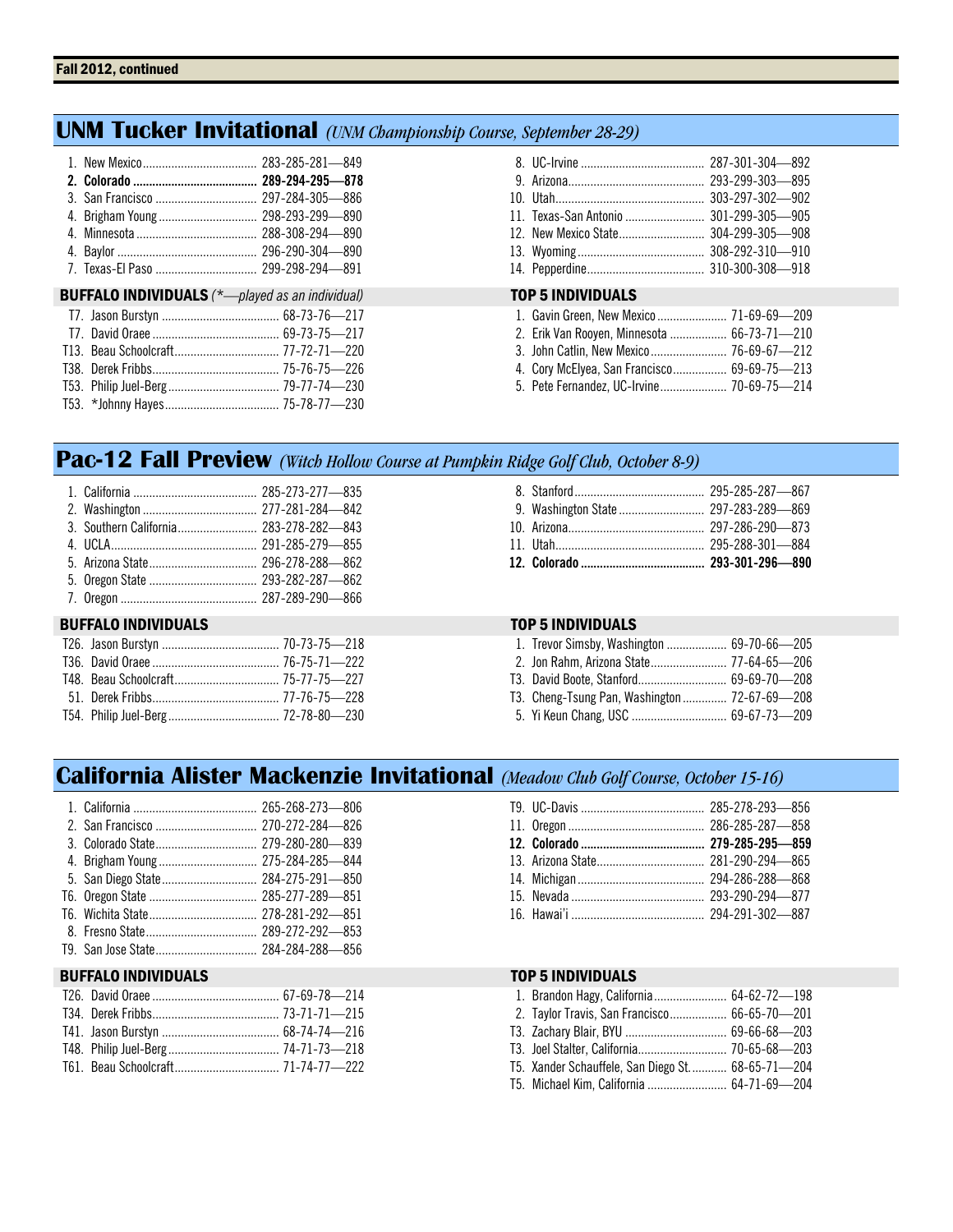# **—Spring—**

## **Hawai'i-Hilo Amer Ari Invitational** *(Waikoloa King's Course, February 6-8)*

|                                                        | 12. Texas Tech             |
|--------------------------------------------------------|----------------------------|
|                                                        | 13. San Jose State         |
|                                                        | 14. Oregon State           |
| 4. Southern California 291-273-286-850                 | 15. Osaka Gakuin           |
|                                                        | 16. UC-Davis               |
|                                                        | 17. COLORADO               |
|                                                        | 18. Hawai'i-Hilo           |
|                                                        | 19. Hawai'i                |
| 9. Oklahoma State 288-280-287-855                      | 20. CSU-Stanislaus         |
|                                                        |                            |
|                                                        |                            |
| <b>BUFFALO INDIVIDUALS</b> (*-played as an individual) | <b>TOP 5 INDIVIDUALS</b>   |
|                                                        | 1. Dominic Bozzelli, Aubu  |
|                                                        | T2. Steven Kearney, Stanf  |
|                                                        | T2. Trevor Simsby, Washir  |
|                                                        | T4. David Fink, Oregon Sta |
|                                                        | T4. Cody Gribble, Texas    |
|                                                        | T4. Pontus Widegren, UCL   |

| 1. Dominic Bozzelli, Auburn  70-68-67-205  |  |
|--------------------------------------------|--|
| T2. Steven Kearney, Stanford  69-72-66-207 |  |
|                                            |  |
| T4. David Fink, Oregon State  68-70-70-208 |  |
|                                            |  |
|                                            |  |

## **The Prestige at PGA West** *(Greg Norman Course at PGA West, February 18-20)*

| T1. Southern California 279-294-278-851 |  |
|-----------------------------------------|--|
|                                         |  |
|                                         |  |
|                                         |  |
|                                         |  |
|                                         |  |
|                                         |  |
|                                         |  |

## BUFFALO INDIVIDUALS TOP 5 INDIVIDUALS

| 12. San Diego State 297-300-294-891 |  |
|-------------------------------------|--|
|                                     |  |
|                                     |  |
|                                     |  |

| 1. Pedro Figueiedo, UCLA  71-67-67-205         |  |
|------------------------------------------------|--|
|                                                |  |
| T2. Jordan Niebrugge, Oklahoma St 68-73-69-210 |  |
|                                                |  |
|                                                |  |

## **Wyoming Cowboy Classic** *(Classic Club Course, February 22-24)*

Colorado did not play as a team.

## BUFFALO INDIVIDUALS TOP 5 INDIVIDUALS

| 4. Jon De Los Reyes, St. Mary's  69-70-75-214 |     |
|-----------------------------------------------|-----|
|                                               | 215 |
|                                               |     |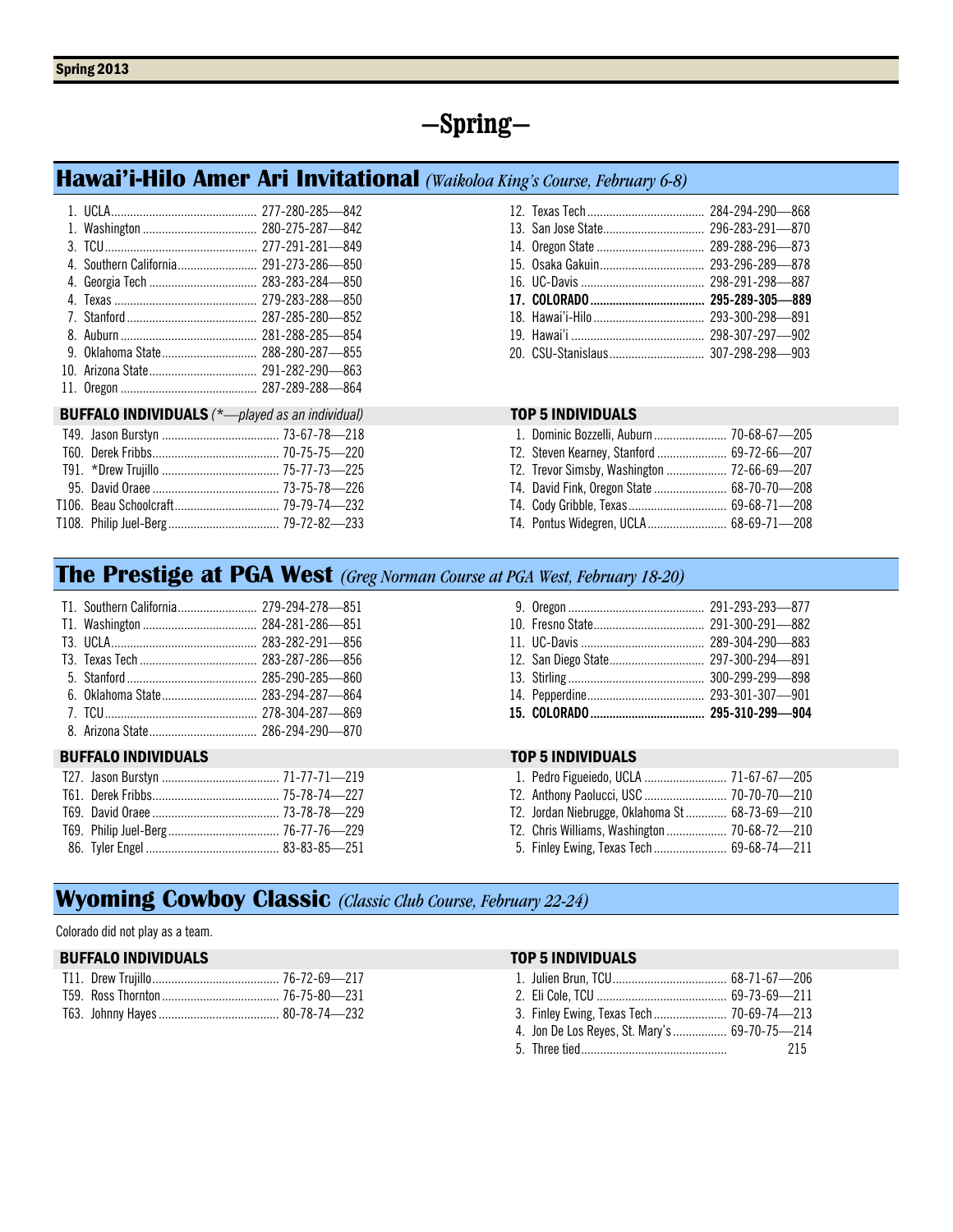## **Bandon Dunes Championship** *(Bandon Dunes Resort Old Macdonald Course, March 8-10)*

| 6. Missouri-Kansas City  291-297-296-884 |  |
|------------------------------------------|--|
|                                          |  |
| 8. UNC-Wilmington 298-298-290-886        |  |
| 9. Washington State  301-296-290-887     |  |

## BUFFALO INDIVIDUALS TOP 5 INDIVIDUALS

| 12. Northern Colorado  308-297-292-897 |  |
|----------------------------------------|--|
|                                        |  |
| 13. Long Beach State  307-298-293-898  |  |
|                                        |  |
|                                        |  |
|                                        |  |

| 1. Troix Tonkham, Fresno State 70-71-69-210  |  |
|----------------------------------------------|--|
| 2. Rufie Fessler, Fresno State 75-69-69-213  |  |
| T3. Jason Burstyn, Colorado  72-71-71-214    |  |
|                                              |  |
| T3. Chris Williams, Washington  76-70-68—214 |  |

## **UC-Irvine Anteater Invitational** *(El Niguel Country Club, March 25-26)*

| 1. Long Beach State  288-305-298-891 |  |
|--------------------------------------|--|
|                                      |  |
|                                      |  |
|                                      |  |
|                                      |  |
|                                      |  |

## BUFFALO INDIVIDUALS TOP 5 INDIVIDUALS

| 1. Connor Campbell, Loyola-Mt.  70-75-71-216     |  |
|--------------------------------------------------|--|
| 2. Daniel Chian, Long Beach State 69-74-74-217   |  |
|                                                  |  |
| T3. Ryan Williams. Sacramento State 70-75-74-219 |  |
| 5. Travis Russell, UC-Irvine 74-70-76-220        |  |

## **Stanford U.S. Intercollegiate** *(Stanford Golf Course, March 28-30)*

## BUFFALO INDIVIDUALS TOP 5 INDIVIDUALS

| 13. San Diego State 289-288-282-859 |  |
|-------------------------------------|--|
|                                     |  |
|                                     |  |
|                                     |  |
|                                     |  |
|                                     |  |
|                                     |  |

|  | 4. Tyler Raber, UC-Davis  69-70-65-204    |  |
|--|-------------------------------------------|--|
|  | 5. Cameron Wilson, Stanford  68-68-69-205 |  |